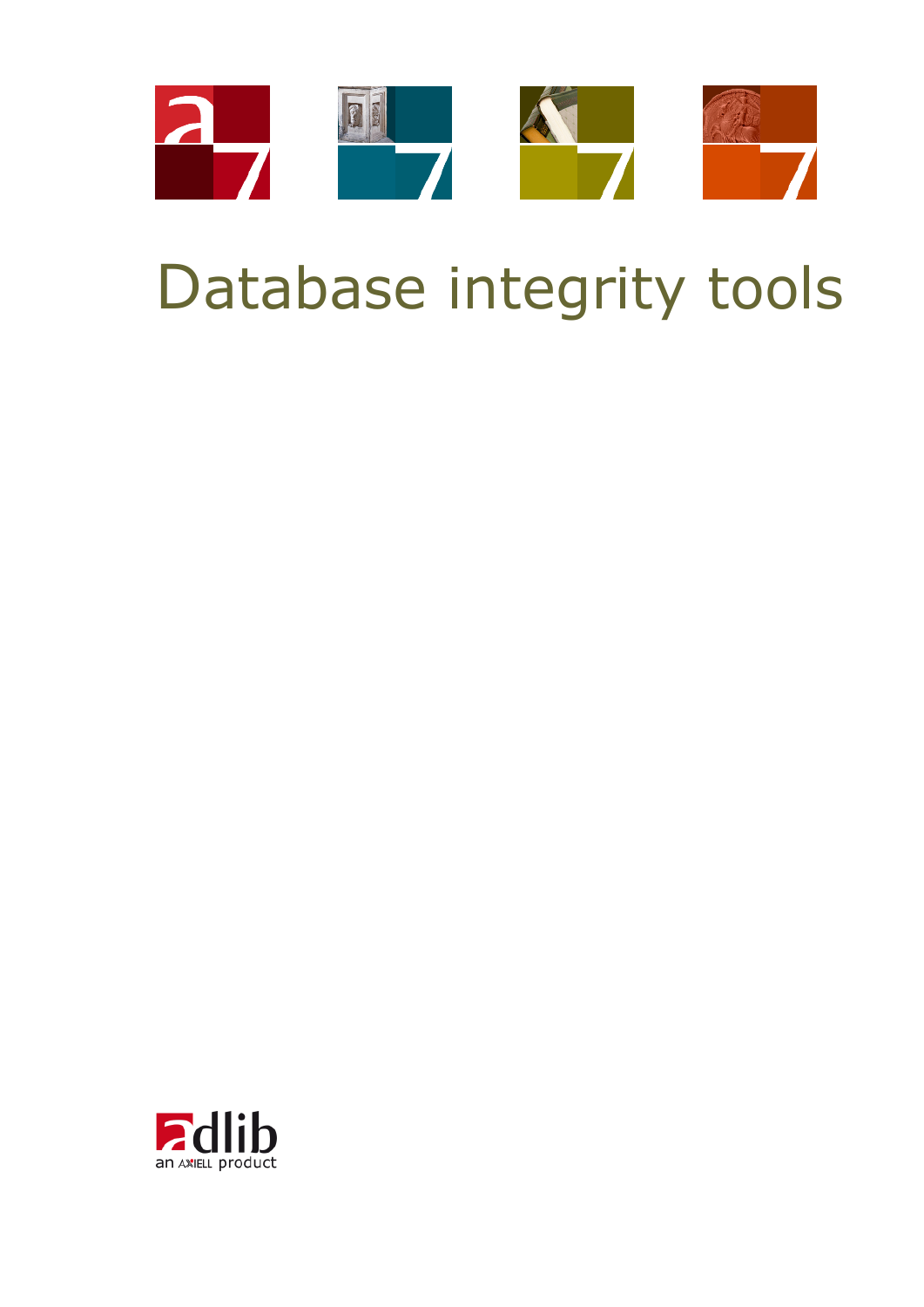### Axiell ALM Netherlands BV

Copyright © 2010-2021 Axiell ALM Netherlands BV® All rights reserved. Adlib<sup>®</sup> is a product of Axiell ALM Netherlands BV<sup>®</sup>

The information in this document is subject to change without notice and should not be construed as a commitment by Axiell ALM Netherlands BV. Axiell assumes no responsibility for any errors that may appear in this document. The software described in this document is furnished under a licence and may be used or copied only in accordance with the terms of such a licence.

Though we are making every effort to ensure the accuracy of this document, products are continually being improved. As a result, later versions of the products may vary from those described here. Under no circumstances may this document be regarded as a part of any contractual obligation to supply software, or as a definitive product description.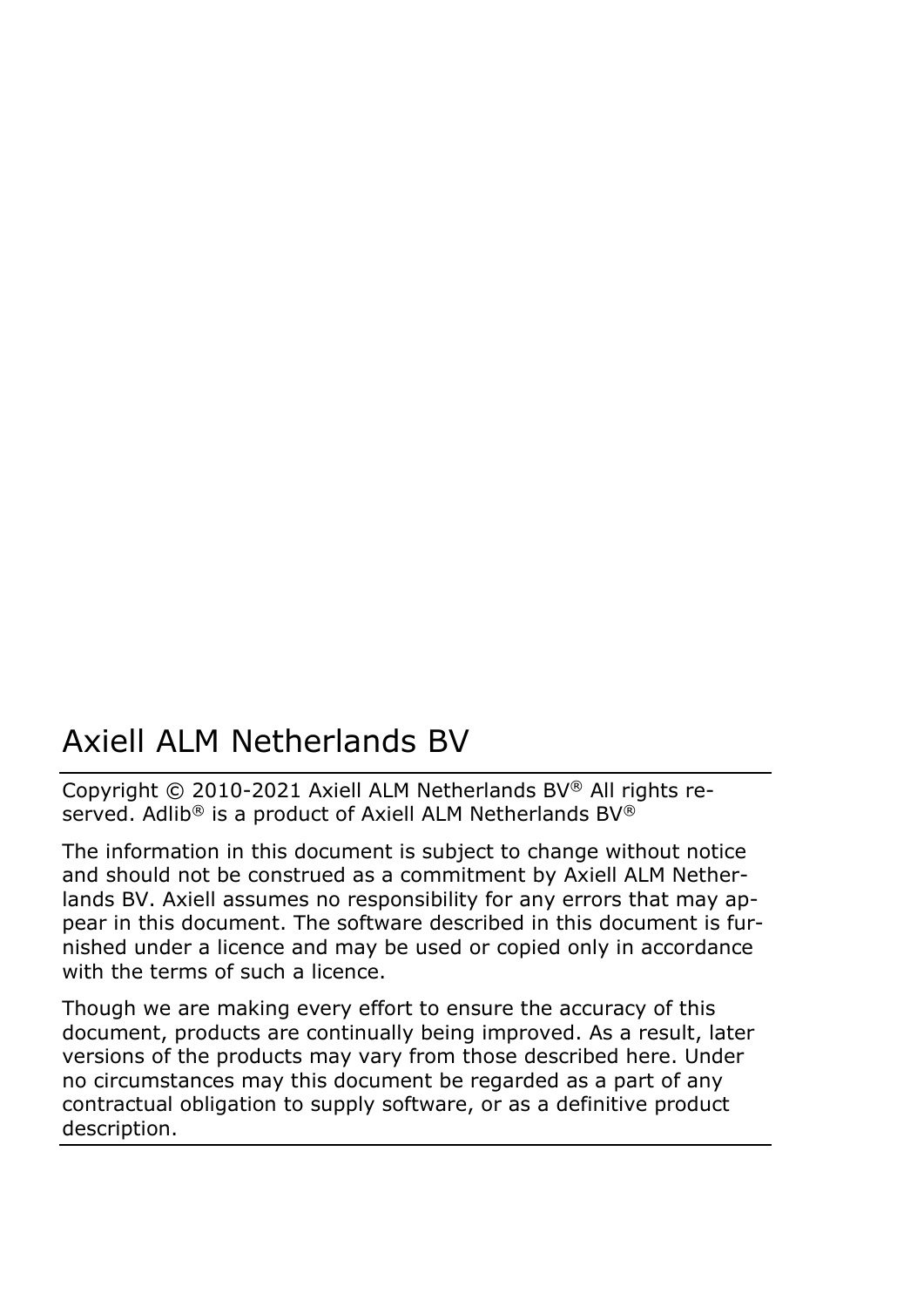## **Contents**

| 1 ValidateDatabase                                                                                                                           | 5                    |
|----------------------------------------------------------------------------------------------------------------------------------------------|----------------------|
| 2 RemoveTagsFromData                                                                                                                         | 9                    |
| 3 IndexCheck<br>3.1 Introduction<br>3.2 Running IndexCheck<br>3.3 Typical problems with indexes                                              | 13<br>13<br>14<br>16 |
| <b>4 LinkRefCheck</b><br>4.1 Introduction<br>4.2 Running LinkRefCheck<br>4.3 Typical problems with link references                           | 17<br>17<br>19<br>23 |
| 5 ConvertInternalLinks                                                                                                                       | 25                   |
| <b>6 InternalLinkCheck</b>                                                                                                                   | 31                   |
| 7 RemoveLanguageFromData<br>7.1 To convert a multilingual field into a unilingual one<br>7.2 Remove certain multilingual data<br>7.3 The log | 32<br>32<br>32<br>33 |
| 8 AddDataLanguage                                                                                                                            | 34                   |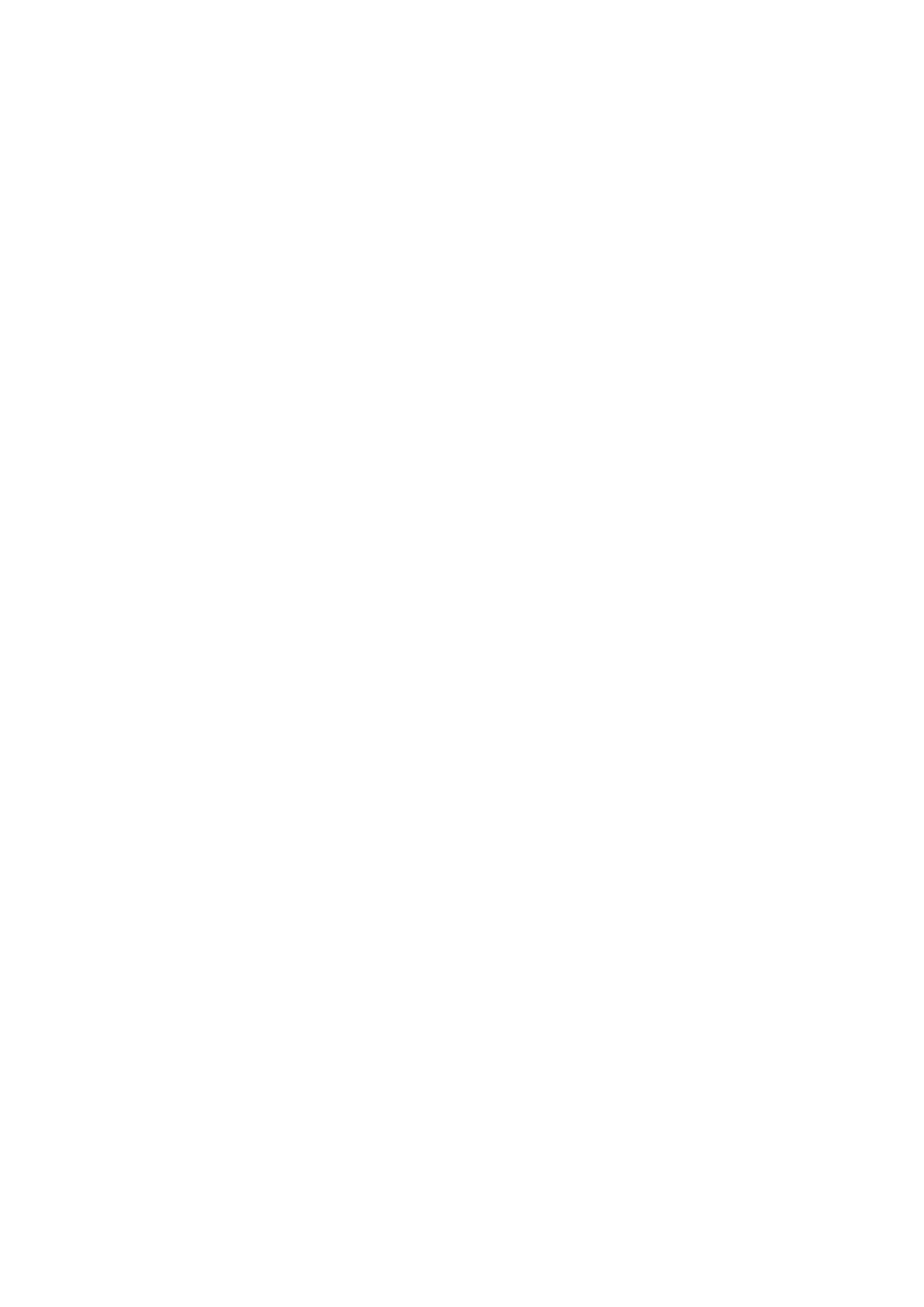# **1 ValidateDatabase**

The purpose of the *ValidateDatabase.exe* tool is to check one or more Adlib databases for any tags that have not been defined in the data dictionary (your .inf database structure files) and report on them. The tool works on SQL databases only.

In Adlib it has always been possible to store data in field tags which haven't been defined in the data dictionary. You can do that by associating an undefined tag with a screen field, by assigning a value to an undefined tag by means of an adapl or via an import mapping to one or more undefined tags. This functionality has certain advantages, but a disadvantage definitely is that you'll easily lose track of what tags are actually in use. This may lead to data corruption once you define a tag in the data dictionary, for purpose x, while that tag is already in use on a screen, for example, for purpose y. Therefore it's better to define all used tags in the data dictionary.

The Adlib API as used by wwwopac.ashx 7.2 and higher, as well as Axiell Collections, implement a strict policy concerning the definition of field tags: all tags used in records that you read or write using this software, must have been defined in the data dictionary. So when you're about to start using wwwopac.ashx for your website or Axiell Collections, you may encounter errors because of this. The Validate-Database tool can help you identify the tags causing the problems, after which you can still define them in the relevant .inf and solve the issue.

To be precise: the tool produces a list of valid (already defined) and invalid tags for which no definition has been found. It also counts the number of appearances of both the defined and undefined tags in the records. Further, it has a fix option which automatically creates provisional, generic field definitions for all unknown tags, using some default settings. Although using the  $fix$  option is a quick fix you may also, afterwards, consider checking the relevant records for redundant data and clean them up, and edit the settings of the automatically created fields to actually reflect the data you store in those fields.

The *ValidateDatabase.exe* tool must be called from the operating system command line - type cmd in the Windows Explorer address field and press **Enter** to open a command line window - with the following syntax:

ValidateDatabase <data folder> [database name | \*] [check|fix]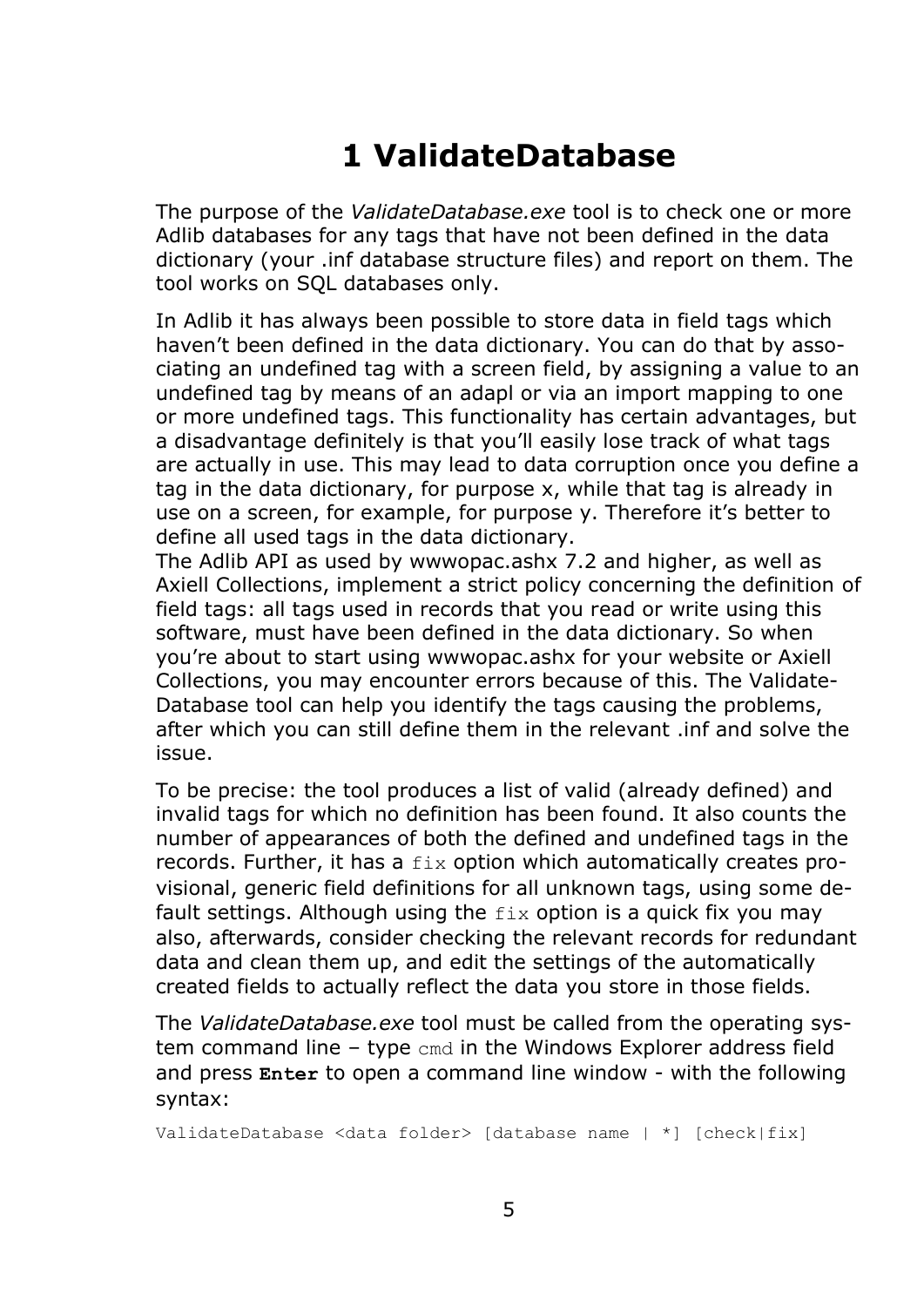Everything between [ and ] is optional. | means: enter either one of both arguments. Leave out all brackets.

Either specify a single database name (the name of an .inf file with or without the .inf extension) or use \* to check all databases in the data folder. Use check to just report a list of defined and undefined tags or use fix to automatically create field definitions for all undefined tags.

For example, to check just the *collect* database if you placed the *\ValidateDatabase* folder containing the tool files as a subfolder in your Adlib *\data* folder and call the executable from its own folder:

```
ValidateDatabase ..\ collect check
```
Example of a partial result:

```
C:\Adlib Software\Model application 4.2 NL 
SQL\data\ValidateDatabase>validatedatabase ..\ collect
check
Started: collect
Unknown tags:
LS,CO,%B,X8,CN,CH,BS,BH,CD,BP,BI,x1,x2,CR
Tag count in record (invalid tags)
LS: 15
CO: 7%B: 15
x1: 15
x2: 6
CR: 1
Tag count in record (valid tags)
vm: 670
vi: 105
tx: 685
PB: 5
Lq: 4
Completed: collect
```
To write the entire list to a text file in the current folder, use a syntax like:

ValidateDatabase ..\ collect check > myundefinedtags.txt

To automatically create field definitions for all undefined tags in collect, you would use:

ValidateDatabase ..\ collect fix > myundefinedtags.txt

This will create field names with the syntax:

provisional\_field\_for\_<tag>

For example:

provisional\_field\_for\_LS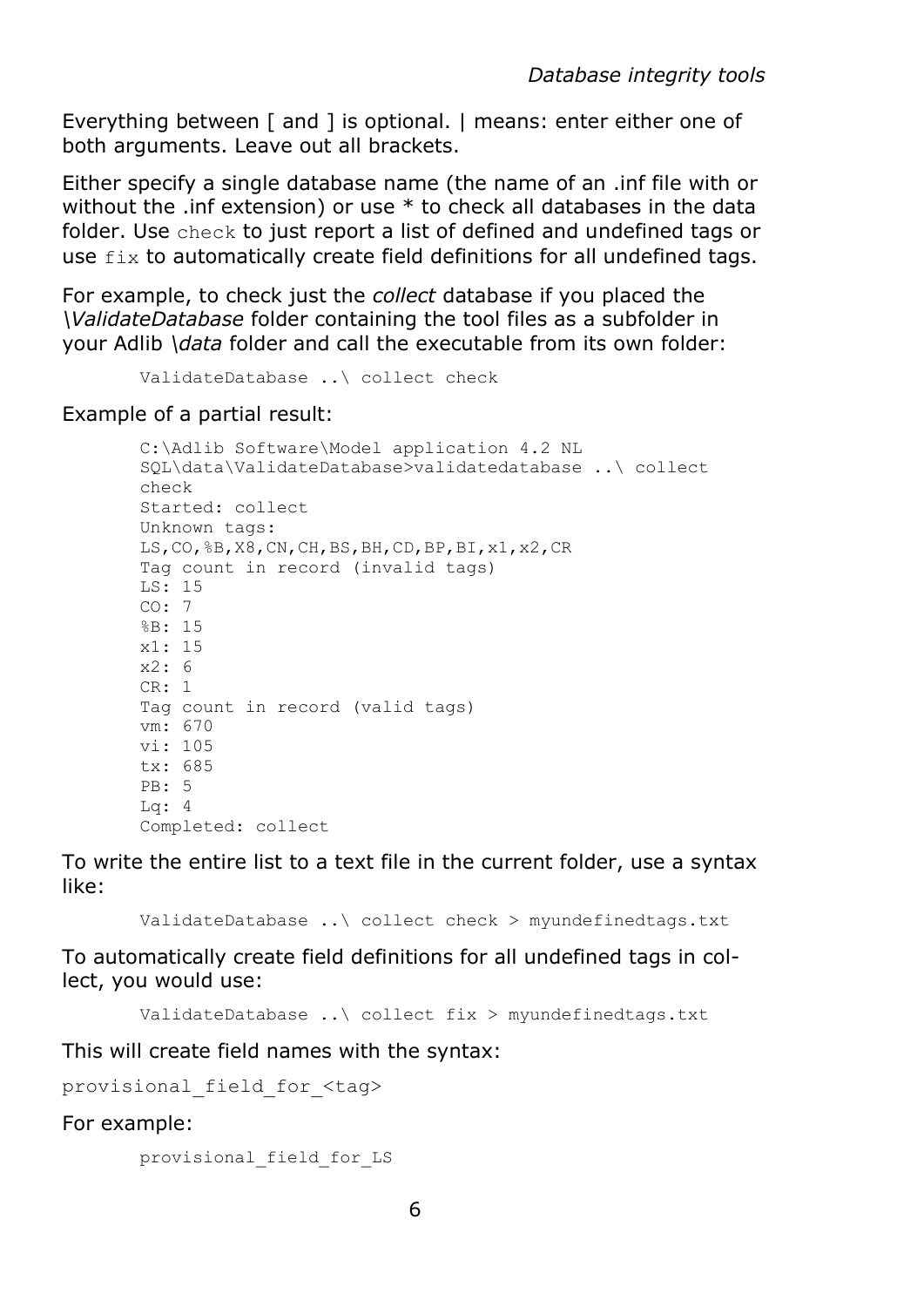These fields will be normal text fields of undefined length, having only an English field name. It is recommended to rename these fields and set their other properties according to their purpose, using Adlib Designer.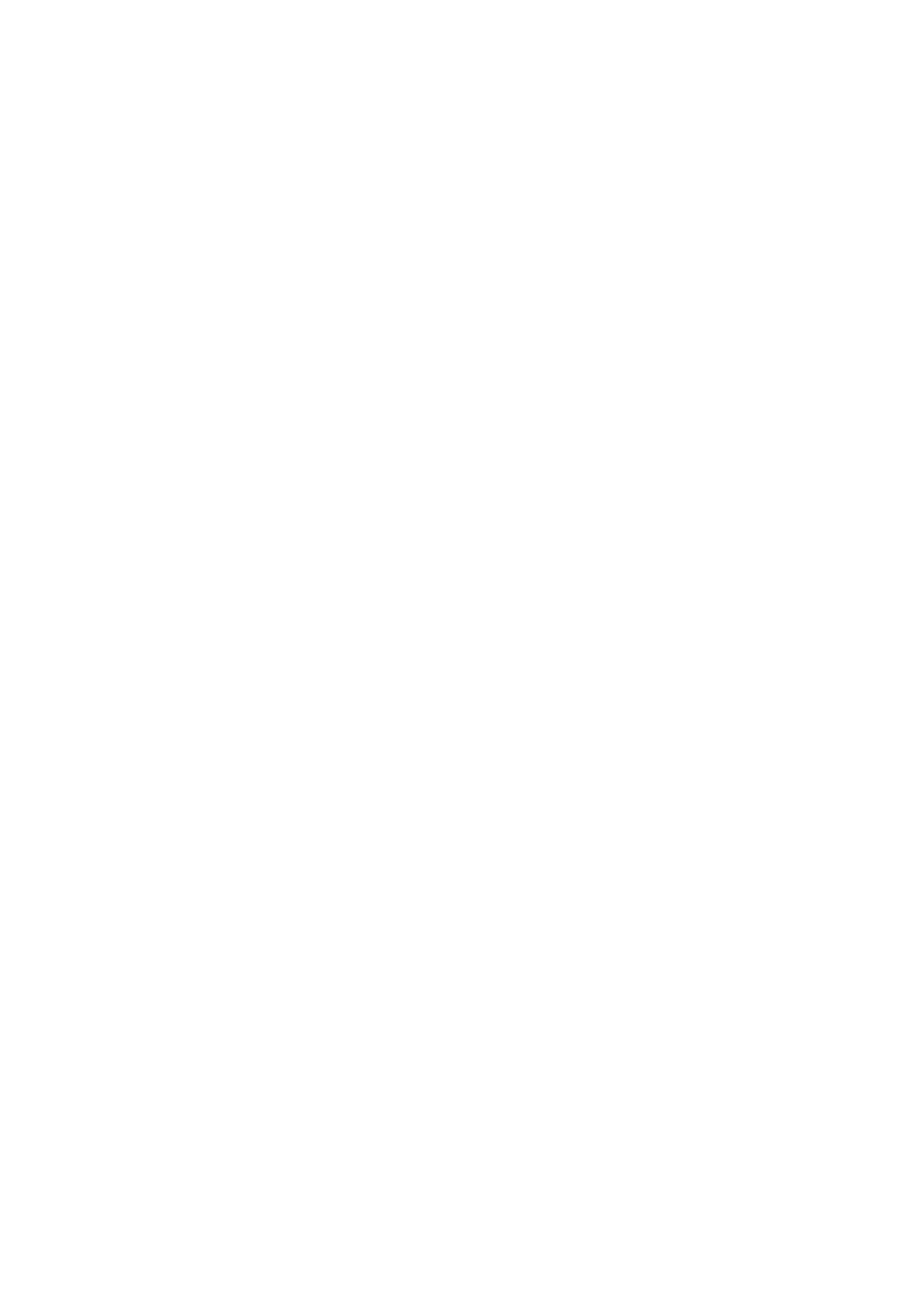# **2 RemoveTagsFromData**

The purpose of the *RemoveTagsFromData.exe* tool is to remove tags and their content from your records in one or more Adlib databases. The reason you may want to do this is not just to clean up your databases but also because Axiell Collections and the Adlib API as used by wwwopac.ashx 7.2 and higher implement a strict policy concerning the definition of field tags: all tags used in records that you read or write using the API or Collections, must have been defined in the data dictionary. So when you're about to start using wwwopac.ashx 7.2 or higher, you'll either have to make field definitions for all undefined tags (using the *ValidateDatabase.exe* tool and Adlib Designer) or you'll have to remove the undefined tags from your data using the RemoveTagsFromData tool. The tool works on SQL databases only.

Before you start removing tags you must be absolutely sure that you are not deleting valuable data, such as undefined link reference tags or screen tags for example. Basically, the procedure to follow is this:

- 1. Make a backup of your SQL database to start with (just to be safe).
- 2. Subsequently use the ValidateDatabase tool to check one or more of your Adlib databases for any tags that have not been defined in the data dictionary and report on them.
- 3. Then use the RemoveTagsFromData tool with the check option to identify the records containing certain undefined tags. Or search on any of the problematic tags using the *Advanced search* in Adlib for Windows – e.g. use a search statement like:  $\langle \text{tag} \rangle = \star$ , and replace  $\langle \text{taq} \rangle$  by the relevant field tag – to find the same records.
- 4. Now preferably check each identified or found record in the search result for the content of the tag: you can check all tags and their values stored in a record if you look at the record contents via **Ctrl+R**, while in detailed display mode (in Adlib for Windows). Watch out for incidental tags that have only been defined on screen (associated with a screen field): the contents of these fields are plainly visible in detailed presentation of a record, are properly stored in the database and you'll want to keep them, but a field definition in the data dictionary is still missing. You can use Designer to search for screens possibly containing a specific undefined tag: unfortunately there's no real quick way to determine if any of a list of undefined tags appears anywhere on a screen in the data source associated with the relevant database. However,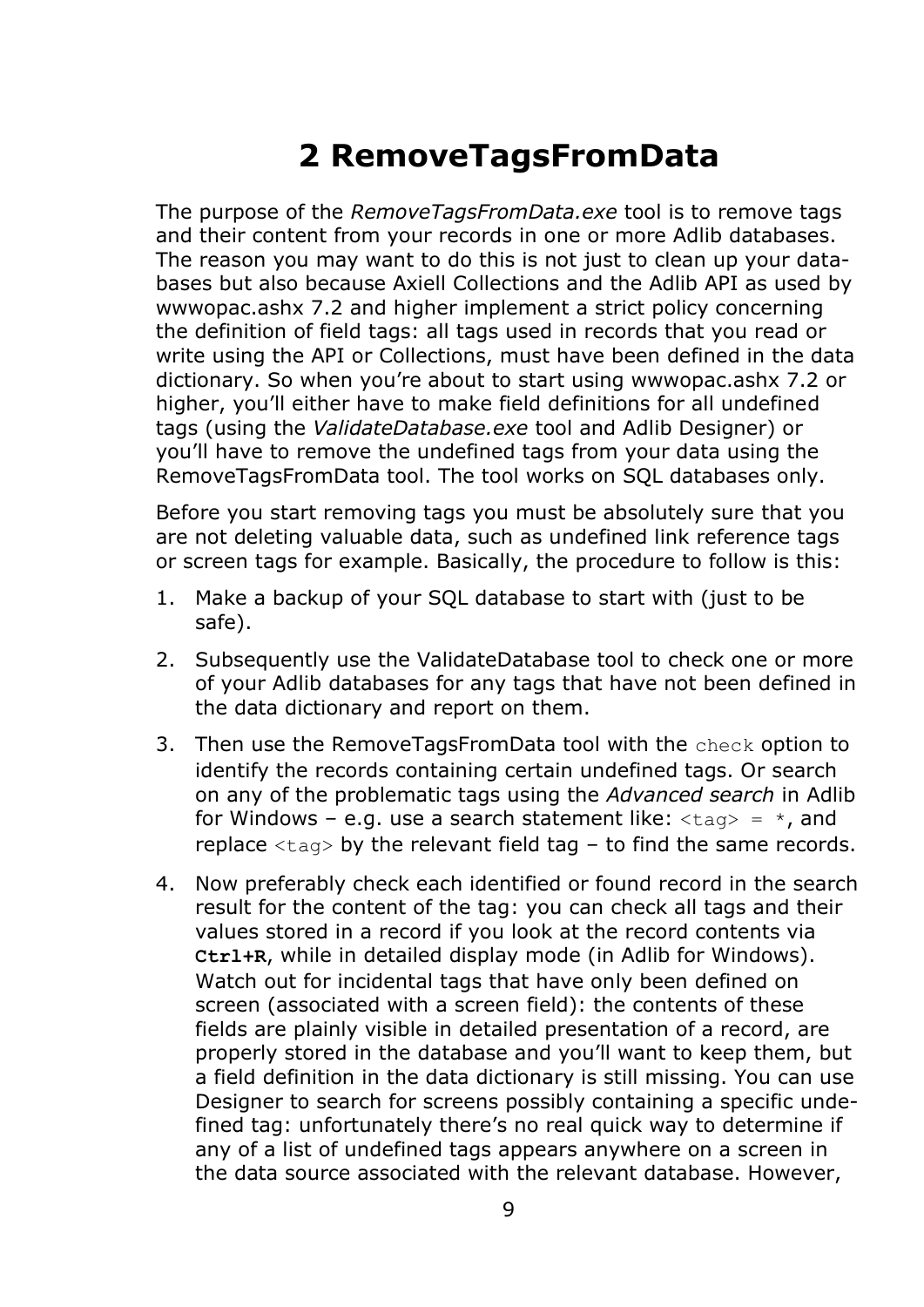the contents of an undefined tag (obtained with **Ctrl+R**) in some randomly picked records may give you an idea of the likeliness of the tag appearing anywhere on screen.

Also watch out for undefined tags starting with the lowercase letter "l" and/or containing a number, especially tags like l1, l2, etc. as these could be link reference tags in use by linked fields: you should keep these tags and make a proper field definition for them, using Adlib Designer. In Designer you can check for every linked field if it uses a defined or undefined link reference tag by looking at the *Forward reference* property: if the property displays a field name, then the tag/field has been defined in the data dictionary all right; if the property displays just a tag, it probably hasn't been defined.

5. Finally, if you are sure your undefined tag contains no valuable data, you can remove it from these records using the RemoveTagsFromData tool with the fix option.

When the procedure saves an edited record, no indexes will be updated! The updating of indexes is not required if you use the tool for its intended purpose, which is to delete tags that have entered your records unintentionally at one time or another, during an import or because of some adapl procedure for example. These tags won't have indexes anyway because the fields themselves have never been specified in the data dictionary.

The *RemoveTagsFromData.exe* tool must be called from the operating system command line with the following syntax:

```
RemoveTagsFromData <data folder> [fix|check] [database list | *]
[tag list] [priref]
```
Everything between [ and ] is optional. | means: enter either one of both arguments. Leave out all brackets.

- The <data folder> is mandatory. You can enter a relative path.
- Use the literal value fix to remove all specified tags from the specified records or use check if you would just like to know in which records the specified tags have been found (and not remove any tags just yet). The default argument is check.
- For the [database list], either specify a single database name (the name of an .*inf* file with or without the .*inf* extension), use a comma-separated list of database names (e.g. collect, document without a space behind the comma) or use  $*$  to check all databases in the data folder.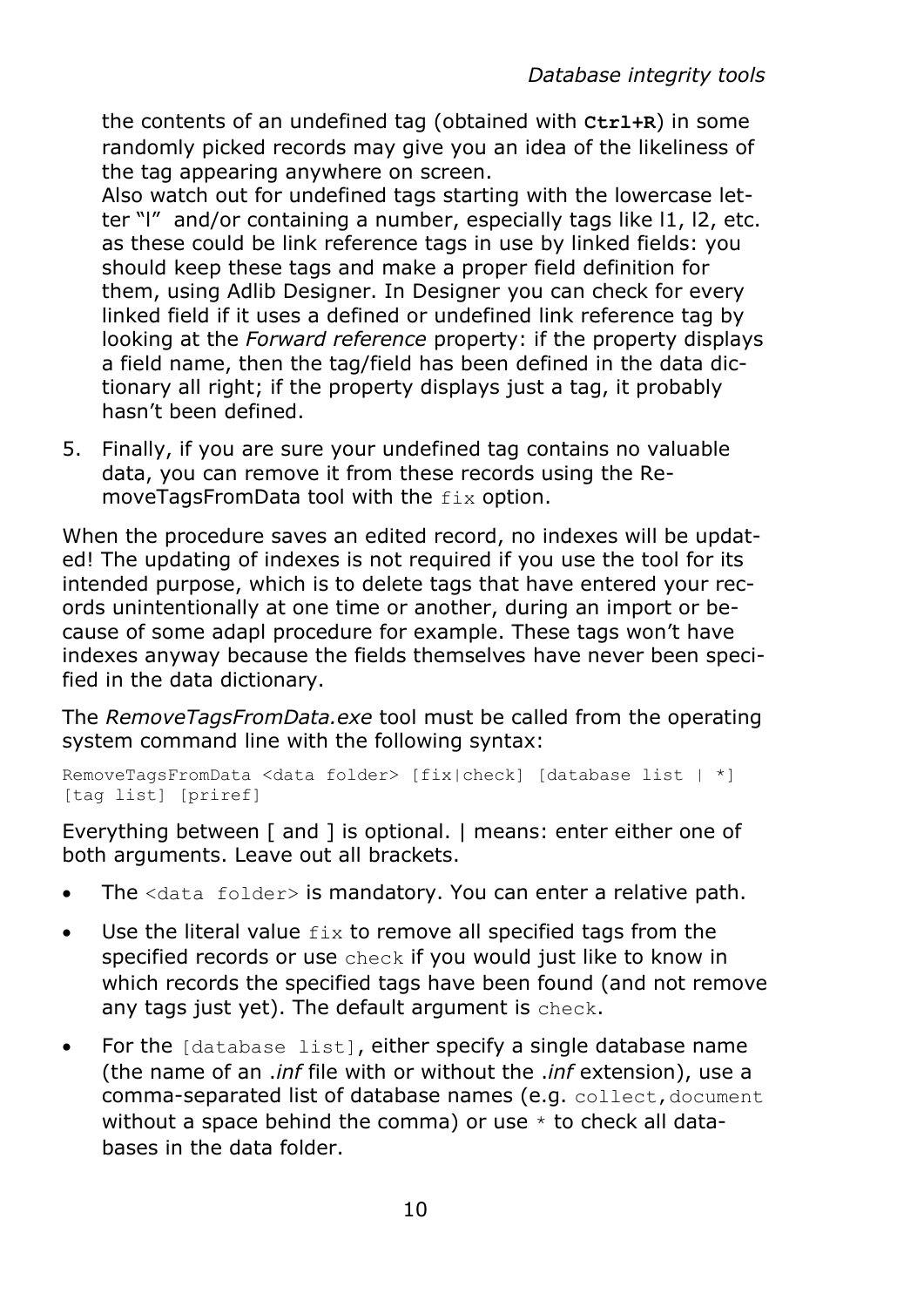- The [tag list] must be a comma-separated list of the Adlib tags you wish to remove or check (e.g. T6,aA,w9 without a space behind the commas). Instead of specifying a list you can enter  $*$  to target all tags in the database: with the fix argument this would effectively **empty** the specified records entirely (the records are not deleted but emptied)! If a tag contains a smaller-than  $($  <  $)$  or larger-than  $($  > $)$  character you need to escape that character by enclosing it in double quotes. So a field tag like  $\leq n$  needs to be entered as " $\leq$ "n.
- Use the optional [priref] argument to specify either a single record (its record number) from which the specified tags have to be removed or leave the argument out (or enter  $*$ ) to fix or check all records in the specified databases.

For example, if you placed the *\RemoveTagsFromData* folder containing the tool files as a subfolder in your Adlib *\data* folder and call the executable from its own folder:

RemoveTagsFromData ..\ check collect BP

Example of a check result:

Started 12:11:01 Started checking database 'COLLECT.inf' Found tag 'BP', occurrence '1' in record '151' Found tag 'BP', occurrence '1' in record '153' Found tag 'BP', occurrence '1' in record '154' Found tag 'BP', occurrence '1' in record '155' 500 records processed, 0 records modified in 00:00:00, speed: 384142 recs/minute Completed checking database 'COLLECT.inf' Completed '569' records, modified '0' records

To write the result to a text file in the current folder, use a syntax like:

RemoveTagsFromData ..\ check collect BP > CheckRecords.txt

The result allows you to check these records manually first. To actually remove the tag and its contents from these records, you could execute:

RemoveTagsFromData ..\ fix collect BP

In this example the result would be:

```
Started 12:19:06
Started fixing database 'COLLECT.inf'
Found tag 'BP', occurrence '1' in record '151'
Found tag 'BP', occurrence '1' in record '153'
Found tag 'BP', occurrence '1' in record '154'
```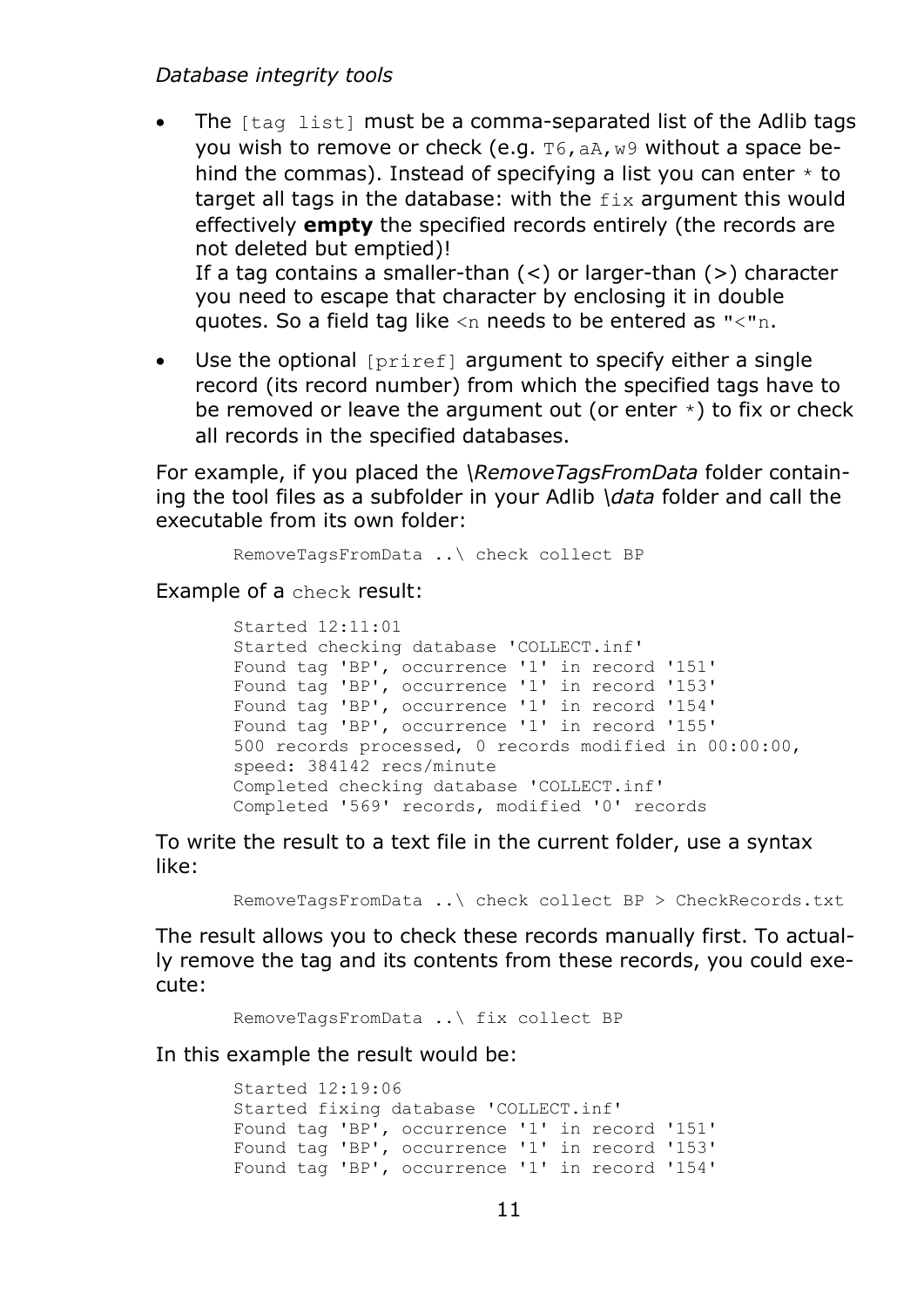Found tag 'BP', occurrence '1' in record '155' 500 records processed, 4 records modified in 00:00:00, speed: 137012 recs/minute Completed fixing database 'COLLECT.inf' Completed '569' records, modified '4' records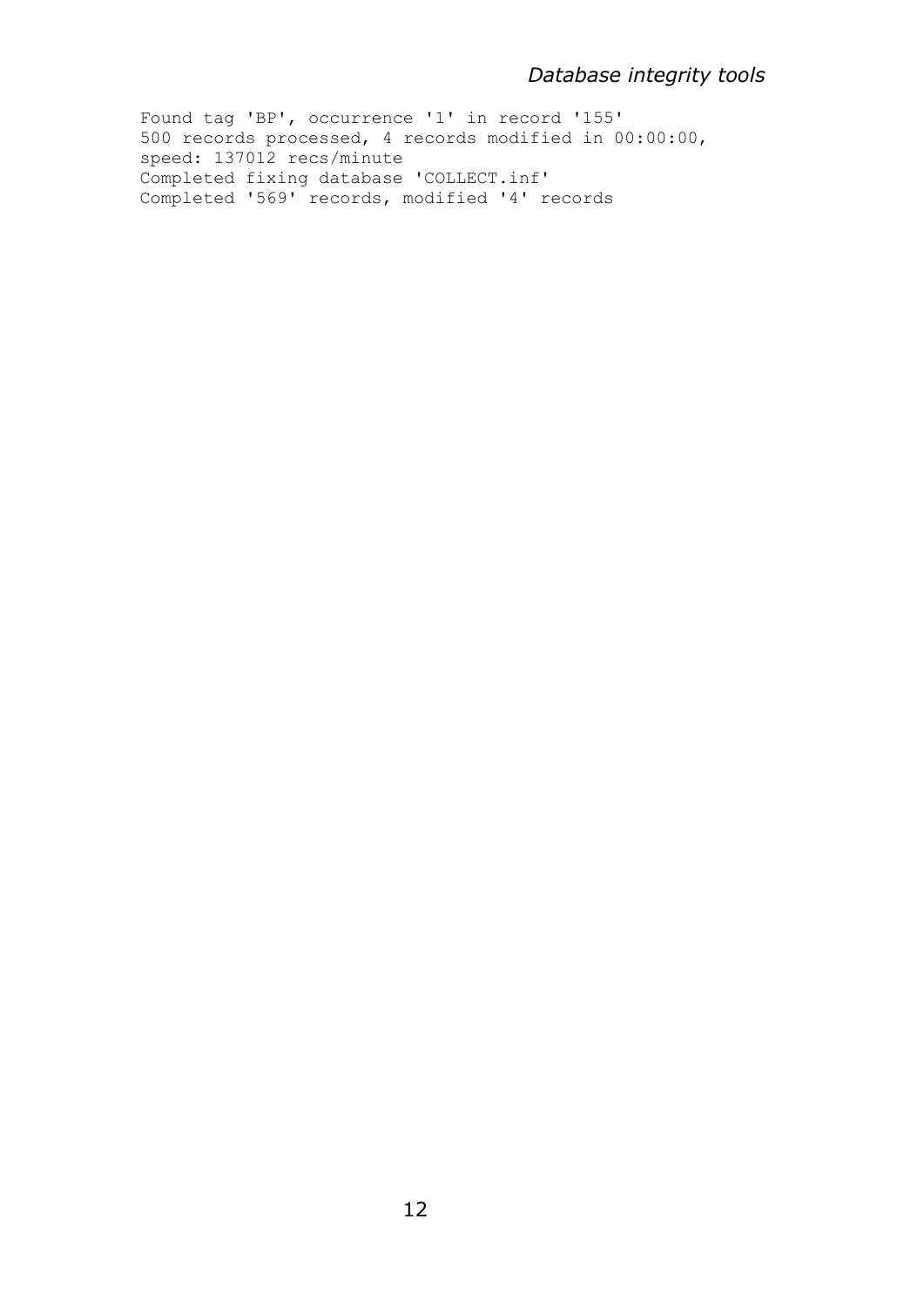# **3 IndexCheck**

### **3.1 Introduction**

The purpose of the command-line Adlib IndexCheck tool is to check whether indexes are correct, by reading all records again and comparing the current contents of the index to what is supposed to be indexed. If wrong keys appear in the current index, or if values from records are still missing in it, IndexCheck can automatically perform repairs to yield a correct index. (This of course asummes that IndexCheck is flawless in this respect.) To be more precise:

- 1. For all indexes, the orphan keys will be removed from the index tables: orphan keys are keys which point to non-existing records. This will be done for *all* indexes, not just for the indexes provided to IndexCheck on the command-line.
- 2. All records, or only the record(s) indicated in the command-line statement, will be looked up in the SQL database one by one, and for each record the following actions will be executed:
	- a. Of the provided indexes (list of tags), the keys to be indexed will be retrieved from the record (let's call them record keys).
	- b. For the free-text (word) indexes with keys appearing in the record keys, which have no matching word in the *wordlist* yet, a new word number will be determined and this word (the missing key) and its number will be added to the *wordlist*.
	- c. Of the provided indexes, the existing keys will be retrieved from the index tables (let's call them index keys).
	- d. If there are more record keys than index keys, then those extra keys will be added to the index table. IndexCheck will report this action as "MissingIndexValue…".
	- e. If there are more index keys than record keys, then the index keys which no longer occur in the records will be removed from the index table. IndexCheck will report this action as "ExtraIndexValue…".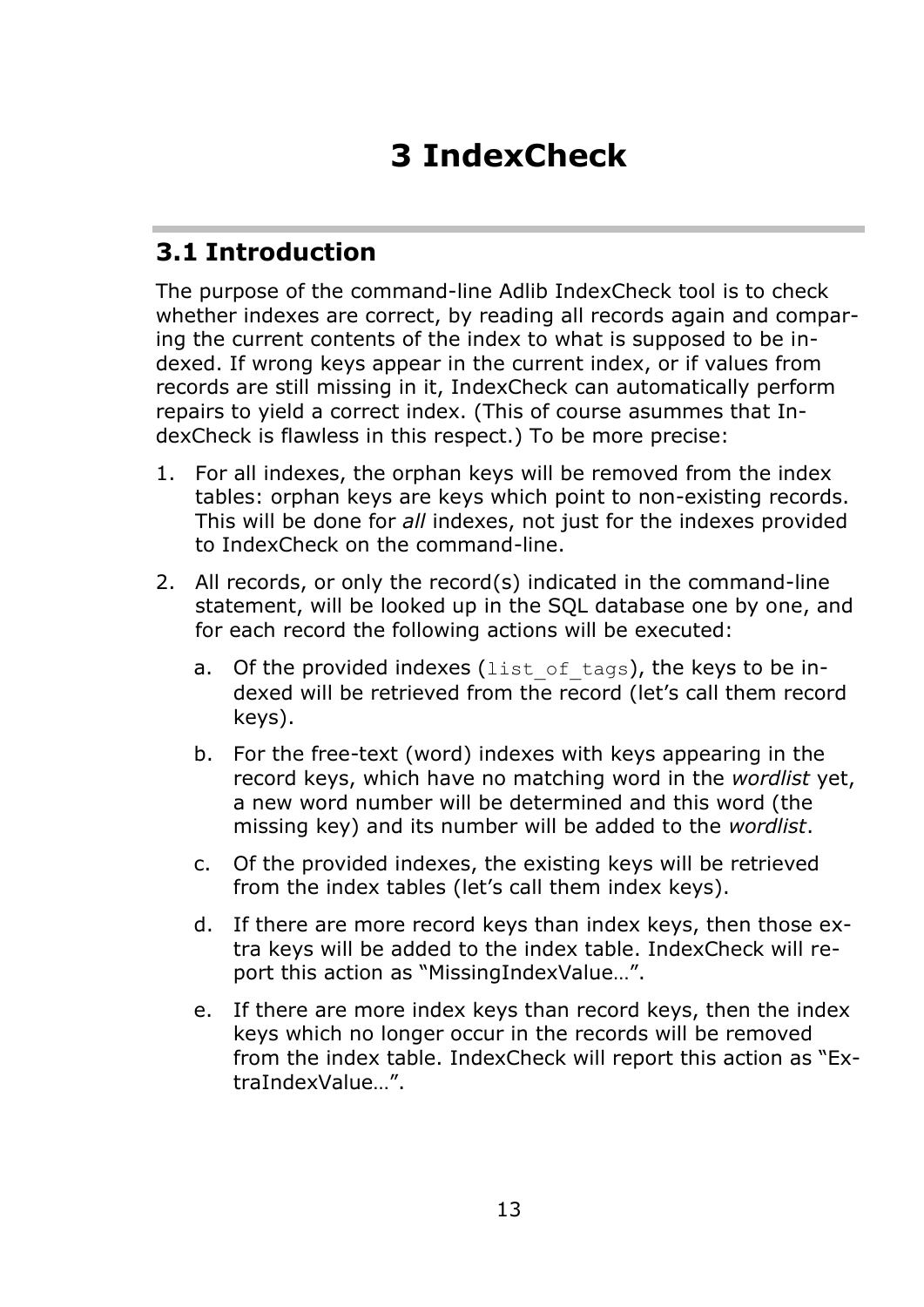### **3.2 Running IndexCheck**

- 1. For safety reasons, create a backup of your Adlib application and database, if you haven't done that yet. See the [Installation guide](http://www.adlibsoft.com/support/manuals/installation-guides/installation-of-adlib-museum-library-and-archive)  [for Museum, Library and Archive](http://www.adlibsoft.com/support/manuals/installation-guides/installation-of-adlib-museum-library-and-archive) for more information. It is also wise to try out IndexCheck in a test environment before applying it to a live database.
- 2. Copy the IndexCheck files to a temporary folder on the machine that also runs the SQL server. This will spare your local network the extra load. (The Adlib *\data* folder doesn't need to be on that same server though.)
- 3. To run IndexCheck as efficiently as possible, make a few settings for the database. Open the properties of your database in Microsoft SQL Server Management Studio (or a similar tool), set the *Autogrowth* size on the *Files* page to 100 MB, and on the *Options* page, set the *Recovery model* to *Simple*.
- 4. If you also want to run LinkRefCheck, then always run IndexCheck before LinkRefCheck, not the other way around.
- 5. IndexCheck can be controlled by command-line parameters. To provide these parameters, open a command line window and execute IndexCheck using the following syntax:

```
\langle(path to)indexcheck> \langlepath to the data folder> [fix|check]
[list of databases] [list of tags] [priref or priref range]
[true|false] [logFile]
```
The data folder is mandatory and should point to the location where the .*inf* files are stored. Everything between [] is optional, but if you want to use e.g. the last parameter, you'll also have to use all the preceding ones.

If you use the check parameter, then IndexCheck will only report errors and does nothing to fix them, although it will also report keys that would have to be added to, or deleted from, the indexes. On the other hand, if you use  $fix$ , IndexCheck will check, add and delete relevant keys and will fix some other errors. The default value is check (or use an asterisk instead).

Use an asterisk to indicate the position of parameters with a default value, if other entered parameters require a nondefault setting. See the examples.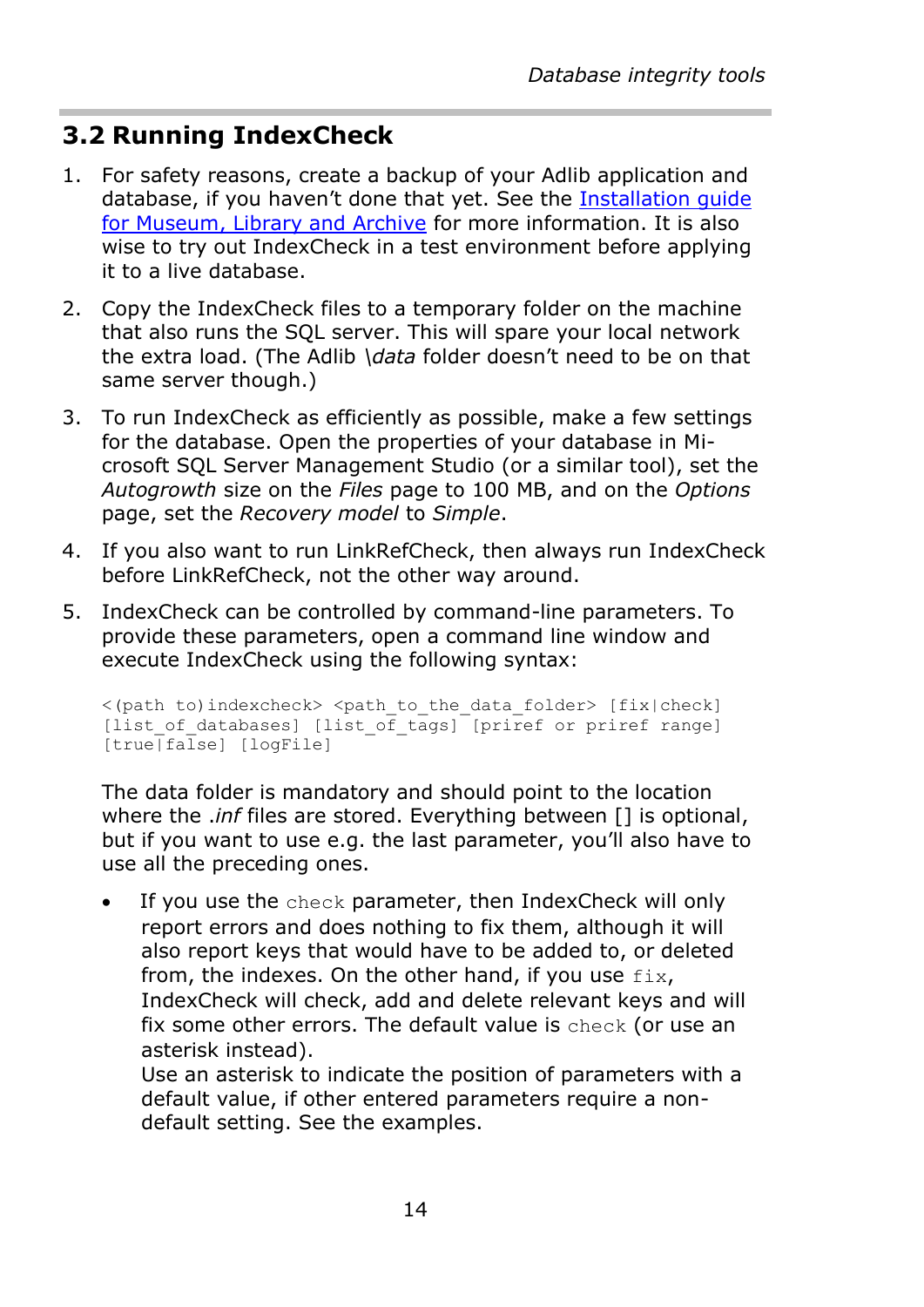- list of databases is a comma-separated list (use no spaces in such lists) of Adlib-databasestructure files to check (names of .inf files without the extension). Not providing this list, or entering an asterisk, will check *all* Adlib databases.
- list of tags is a comma-separated list of Adlib tags of which the index tables must be checked. By default, IndexCheck checks all indexes. Entering an asterisk at this position also checks all indexes.
- priref or priref range is either the record number of a single record to process or a priref range in the format startpriref-endpriref. (The priref range option is available from version 1.10.1.848.) By default (if you leave a record number or record number range), IndexCheck processes all records in the provided databases. Entering an asterisk at this position also processes all records.
- true ignores all word indexes. LinkRefCheck requires correct indexes but doesn't do anything with word indexes. So when you run IndexCheck for this purpose, ignoring the word indexes improves the performance of IndexCheck. Moreover, Designer has an option to reindex all word indexes. The default value is false. Entering an asterisk at this position also means false.
- If you want reports of errors in indexes to be written to a log file, then provide the name of that text file in  $logFile$ .
- 6. After running IndexCheck, an overview of the results will be displayed, per database showing the number of records processed, the total number of deleted keys (in the *Extra* column), the total number of keys added to indexes (in the *Missing* column), the number of errors and the run time. Any errors will be listed individually as well. Of conversion errors (when field data is of the wrong data type and cannot be converted to the proper type), the relevant field tag, its field occurrence, the actual data of the field occurrence that caused the problem and the priref (record number) of the relevant record will be shown: you will have to correct those errors manually, e.g. by editing those records in Adlib or Axiell Collections.

#### Examples:

indexcheck "..\Adlib software\data" check "collect,document" \* \* \* "check2.txt"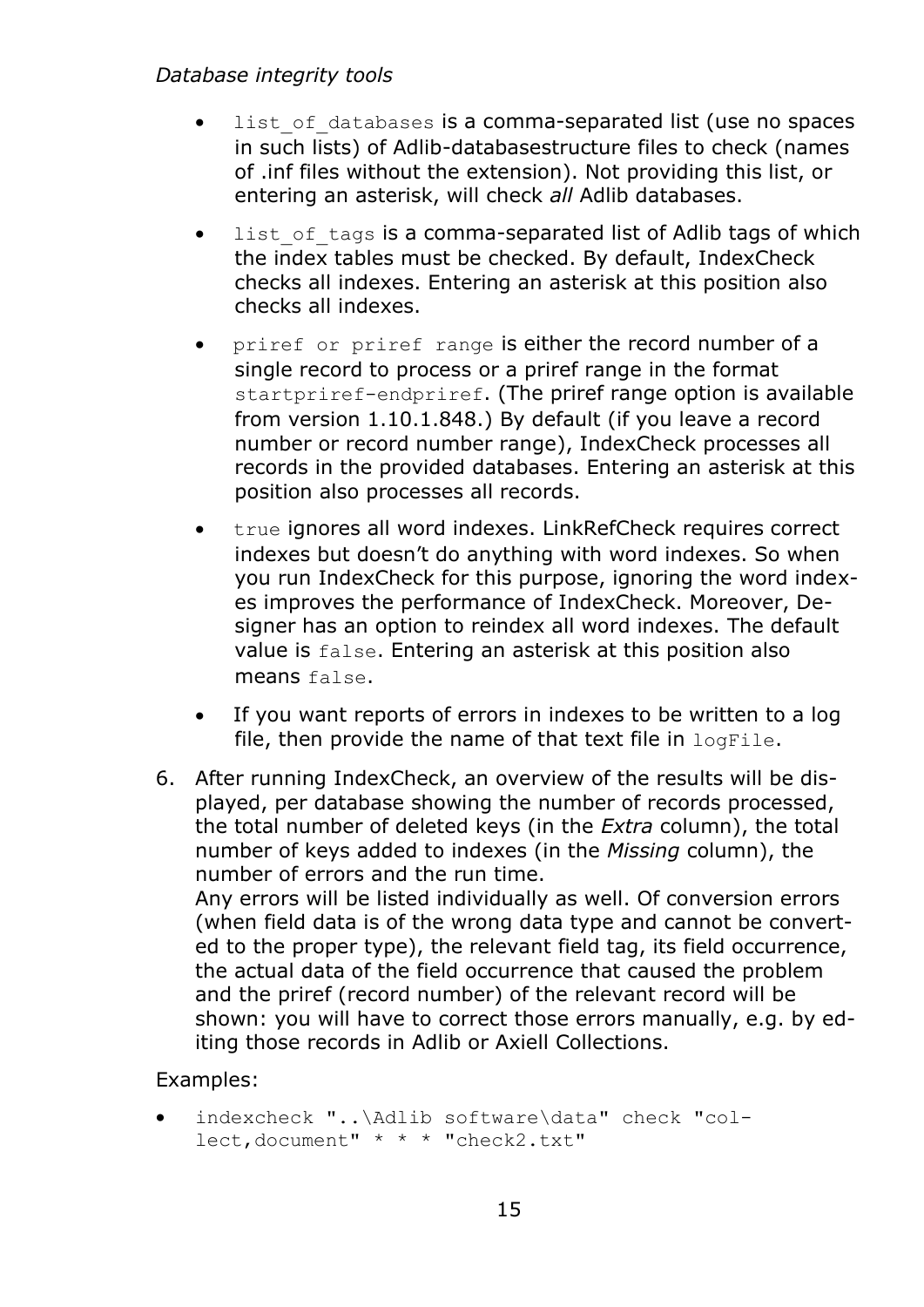- indexcheck "..\Adlib software\data" fix "document" TI \*  $*$  "check2  $+ x+$ "
- indexcheck "..\Adlib software\data" fix \* \* \* \* "fix3log.txt"
- indexcheck "..\Adlib software\data" check

### **3.3 Typical problems with indexes**

- Because of some bug in a specific version of Adlib for Windows, Axiell Collections, import.exe or Adlib Designer, errors may have been introduced into an index.
- If the definition of a field has changed, while the index definition hasn't, keys may be too long, cut off, or of the wrong data type, etc.
- Because of some bug, duplicate words may appear in the wordlist index (which has to be unique\* per data language). You can use Adcopy to solve this problem.

Without Adcopy, you'd have to remove all duplicates in the same language from the wordlist manually, directly in the SQL table. You could also clear the entire wordlist index this way. In both cases you'll have to reindex all word indexes for all Adlib databases, but the second way takes more time to complete, which means more downtime. See the SOL Server and Oracle document for more information about managing the SQL database directly.

\* The SQL index on the word number of every word in the *wordlist* must always be unique, even for identical words in different languages. In Microsoft SQL Server Management Studio you can check this: open the *Tables* node of your SQL database in the *Object explorer*, and underneath it open the *Indexes* node. In the properties of the *wordlistnumberindex* you can see if it has been set to *Unique*.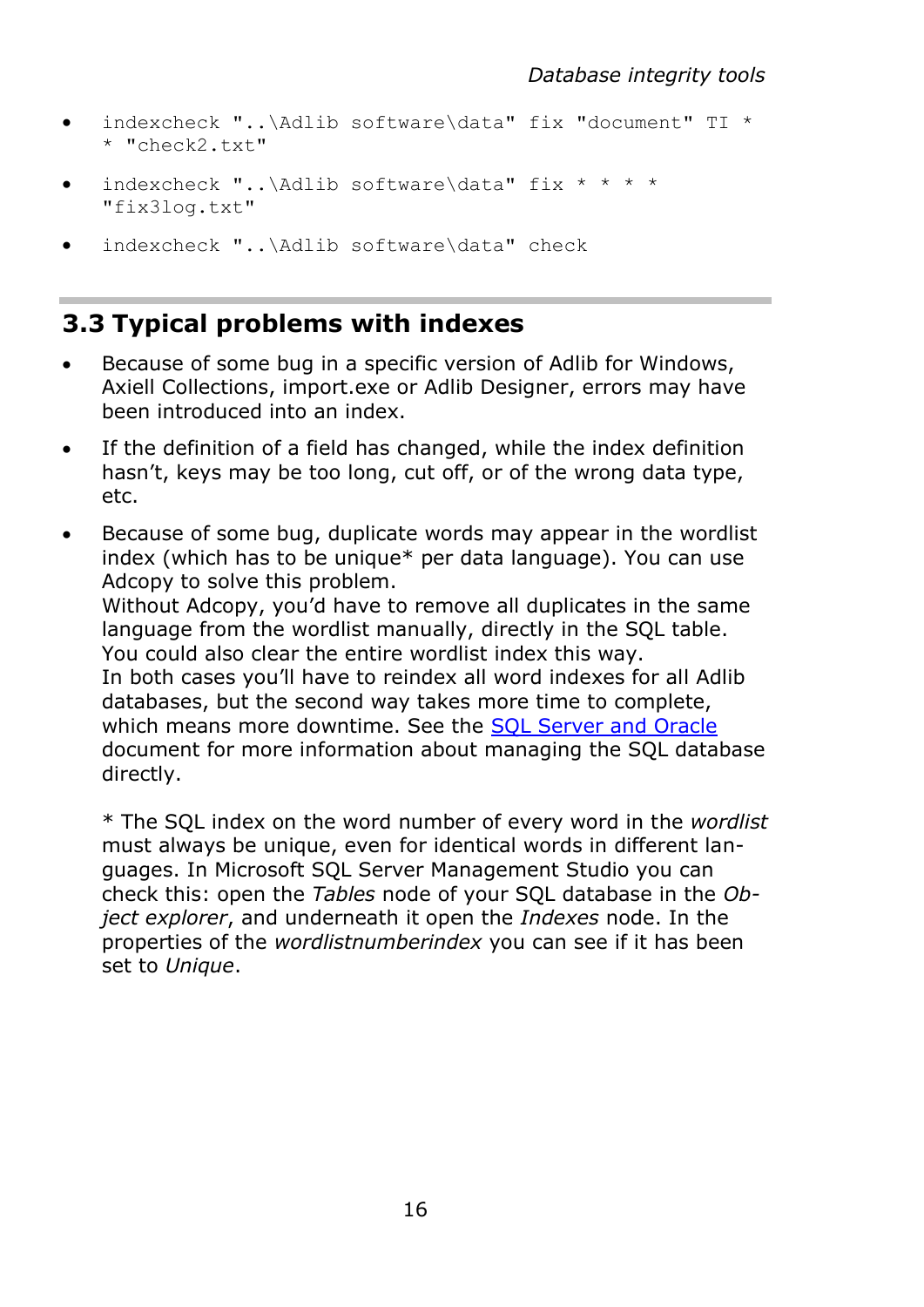# **4 LinkRefCheck**

### **4.1 Introduction**

The purpose of the command-line Adlib LinkRefCheck tool is to make sure that the reference in the link reference tag of linked fields in a SQL database points to an existing linked record, and that no value is stored in the linked field itself. It also empties any accidentally stored merged-in fields, because merged-in fields shouldn't be stored in the database either.

If a correct link reference is present (pointing to an existing record in the linked database), and the linked field value itself and any mergedin field values do not appear in the stored record, then things are how they should be, so nothing is changed. Different erroneous situations for a linked field can in principle exist though, which will all be fixed by LinkRefCheck as follows:

- A correct link reference is present (pointing to an existing record in the linked database), and the linked field tag itself appears in the stored record, either filled in or empty. LinkRefCheck will check if the local value in the tag matches the linked record. If not, LinkRefCheck reports the error. The linked field tag plus its value will always be removed, so the link reference remains.
- No link reference is present but a value has been stored in the linked field itself. LinkRefCheck will check whether the value appears in the linked database. If it does, the record number will be copied to the link reference tag of the linked field, and the linked field tag plus value will be removed. If it doesn't, a new linked record will be created and its record number will be copied to the linkref tag of the linked field, after which the linked field tag plus value will be removed.

If the indexed value appears in the linked database multiple times, LinkRefCheck cannot select the proper linked record (it won't check data in the records themselves) and it will generate a message stating that multiple terms were found. The linked field tag plus value won't be removed, so you'll have to make a proper link in the relevant record manually later on (and then run LinkRefCheck again).

When a record is forced into the linked database, LinkRefCheck has no knowledge of datasets. In the Thesaurus there usually are no datasets, so no problem there, but in a database with datasets the new record would just get the highest, first available record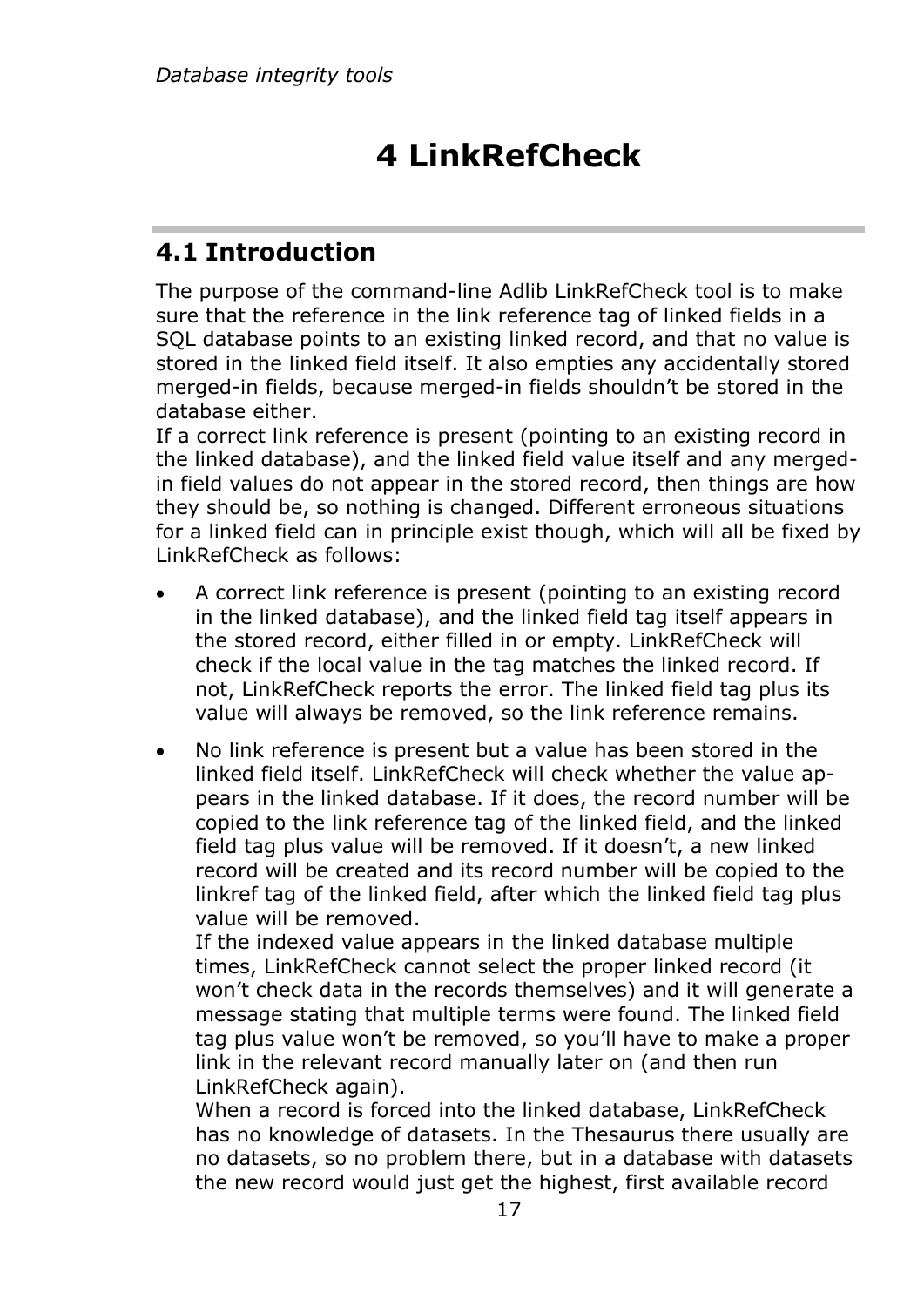number, regardless of the dataset containing that record number. In this case you would have to move (derive) records from one dataset to another manually later on, if records were forced into the wrong dataset, and maybe also edit automatically stored data like the material type.

Links on secondary, term indexed long text fields are problematic. For example, from the Collect database to the Document database there's such a link on the documentation.title field. In Document, the title field is primarily indexed as a word index and secondarily as a term index on a dummy field. The link from Collect must use this secondary index. LinkRefCheck will also use this index to find out if a title stored in the linked field occurs in Document already (also when earlier forced by LinkRefCheck), but when it forces a new title record in Document, it cannot store the title in the proper title field because it doesn't know the tag: it'll store the title in the dummy field instead. This means the forced records will have an empty title field, so again, you'll have to edit such forced records later on by hand to fix this. You'll know which records were forced into the linked database because of the messages LinkRefCheck generates during the process.

- The link reference points to a non-existing record in the linked database, and the linked field tag itself has (correctly) not been stored in the record. LinkRefCheck reports the error and will remove the faulty link reference.
- The link reference points to a non-existing record in the linked database, and the linked field tag itself has a value. LinkRefCheck will first remove the erroneous link reference. Then it will check whether the linked field value appears in the linked database. If it does, the record number will be copied to the link reference tag of the linked field, and the linked field tag plus value will be removed. If it doesn't, a new linked record will be created and its record number will be copied to the linkref tag of the linked field, after which the linked field tag plus value will be removed. LinkRefCheck will report the error.
- For a reversely linked field in record A a correct link reference to a record B exists while for the associated reversely linked field in record B no link reference to record A exists. LinkRefCheck will add the missing record A link reference to the relevant link reference field in record B.
- LinkRefCheck does not deal with inherited fields. Prior to version 1.10.1.1031, inheritance could lead to an error processing certain records, giving an *Object reference not set to an instance of an object* error.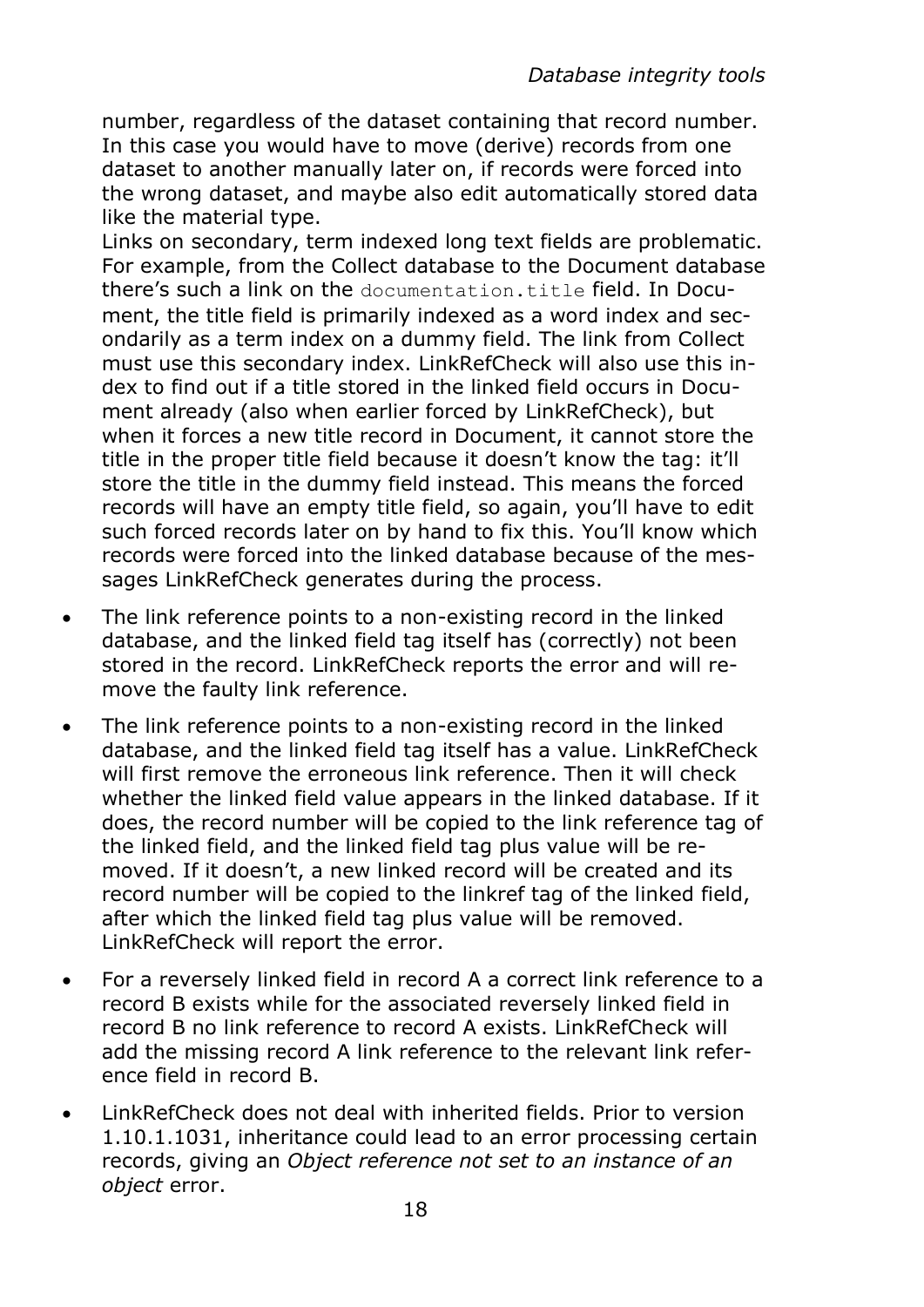### **4.2 Running LinkRefCheck**

- 1. For safety reasons, create a backup of your Adlib application and database, if you haven't done that yet. See the [Installation guide](http://www.adlibsoft.com/support/manuals/installation-guides/installation-of-adlib-museum-library-and-archive)  [for Museum, Library and Archive](http://www.adlibsoft.com/support/manuals/installation-guides/installation-of-adlib-museum-library-and-archive) for more information. It is also wise to try out LinkRefCheck in a test environment before applying it to a live database.
- 2. LinkRefCheck requires that all source and destination fields used as merged-in fields with a linked field (see the *Linked field mapping* properties tab of a linked field in the data dictionary (the database structure) in the Designer Application browser) have actual field definitions in the data dictionary, so it's not enough to use undefined tags. Use the Designer Application tester tool on your application to find out if there are such undefined merge tags in your data dictionary. If so, you should look up each relevant mapping and decide if source and/or destination field definitions should be added to the data dictionary or whether to remove that mapping: if both source and destination tags have no field definition, you can remove that row from the relevant mapping; if only the target tag has no field definition, you should create one for it; if the target field definition exists while the source tag doesn't, you should decide for yourself.
- 3. Copy the LinkRefCheck files to a temporary folder on the machine that also runs the SQL server. This will spare your local network the extra load. (The Adlib *\data* folder doesn't need to be on that same server though.)
- 4. To run LinkRefCheck as efficiently as possible, make a few settings for the database. Open the properties of your database in Microsoft SQL Server Management Studio (or a similar tool), set the *Autogrowth* size on the *Files* page to 100 MB, and on the *Options* page, set the *Recovery model* to *Simple*.
- 5. Only run LinkRefCheck after making sure that your indexes are correct, in other words: by using IndexCheck (or Adcopy) first.
- 6. LinkRefCheck can be controlled by command-line parameters. To provide command-line parameters, open a command line window – type cmd in the Windows Explorer address field and press **Enter** to open a command line window - and execute LinkRefCheck using the following syntax: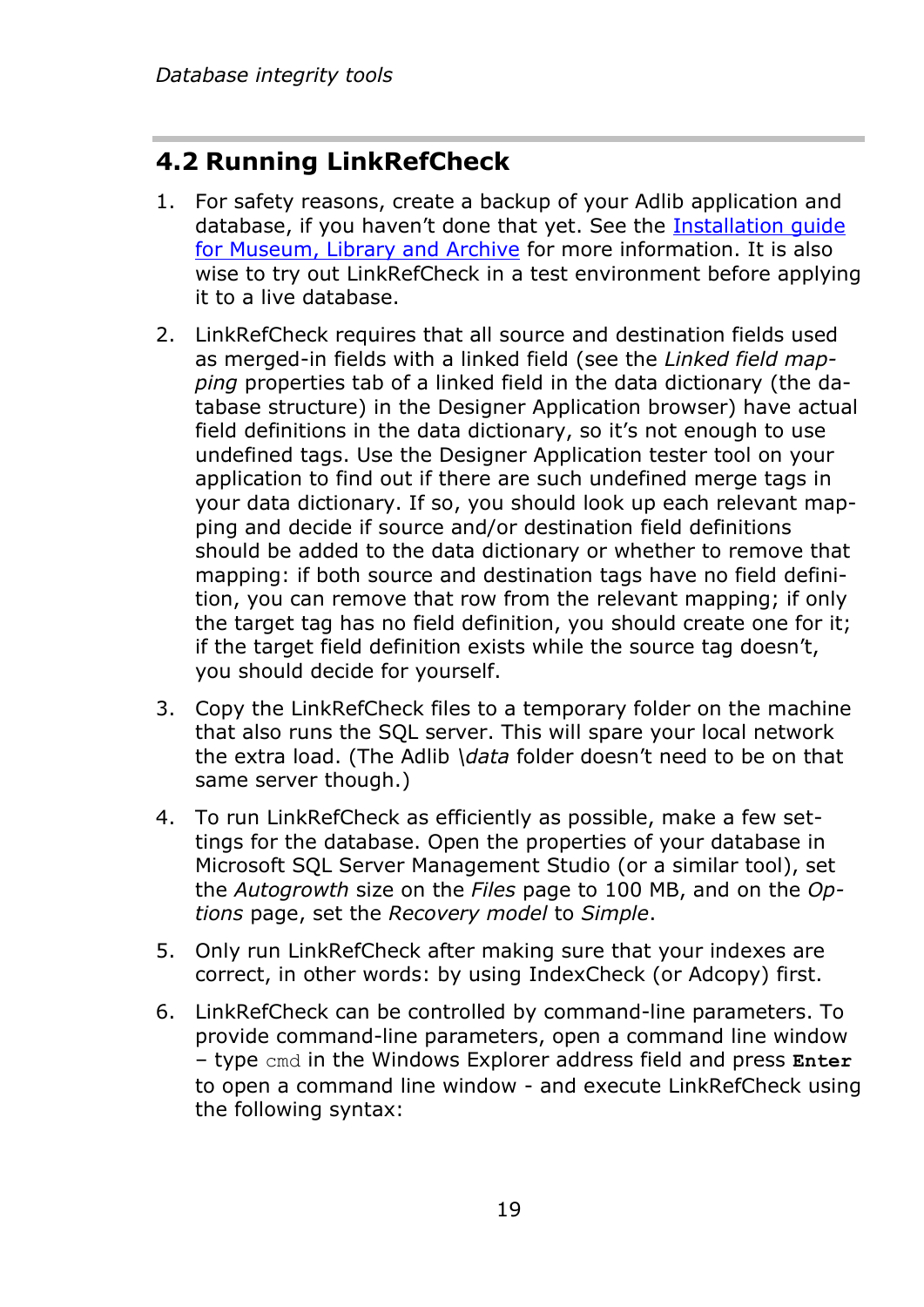```
<(path to)linkrefcheck> <path to the data folder>
\overline{f}[fix|check|createtables] [list_of_databases] [list_of_tags]
[priref] [user_name] [log_file]
```
The data folder is mandatory and should point to the location where the .*inf* files are stored. Everything between [] is optional:

• If you use the parameter check, then LinkRefCheck will only report errors and does nothing to fix them. If you use  $fix.$ LinkRefCheck both checks and fixes any errors. The createtables parameter checks if there are index definitions for which no matching SQL table exists yet and then creates those tables. The default value is check (or use an asterisk instead).

Use an asterisk to indicate the position of a parameter with a default value, if not all optional parameters must be used in the default setting. See the examples.

- list of databases is a comma-separated list (use no spaces) of Adlib-databasestructure files to check (names of .inf files without the extension). Not providing this list, or entering an asterisk, checks all Adlib databases.
- list of tags is a comma-separated list of Adlib tags of linked fields to check. By default, LinkRefCheck checks all tags. Entering an asterisk at this position also checks all tags.
- priref is either the number of a single record to check, a comma-separated list of prirefs to check (separate only by a comma and use no spaces) or a range of prirefs (provide the first and last priref in the range and separate them by a hyphen without spaces around it). The list and range options are available from LinkRefCheck version 1.10.1.1025. By default (without providing any prirefs), LinkRefCheck checks all records in the provided databases. Entering an asterisk at this position also checks all records.
- user name is an optional user name that must be written to the management details in records edited by LinkRefCheck, if you don't want LinkRefCheck to use your own login name (the system user) for this purpose. Date and time of editing and the current database name will also be written in the record. LinkRefCheck uses the standard Adlib tags nm, dm, tm and vm to write to. If you built your database yourself, and are using these tags for other purposes, then be aware that these tags can be overwritten by LinkRefCheck. Entering an asterisk means LinkRefCheck will use the system user name.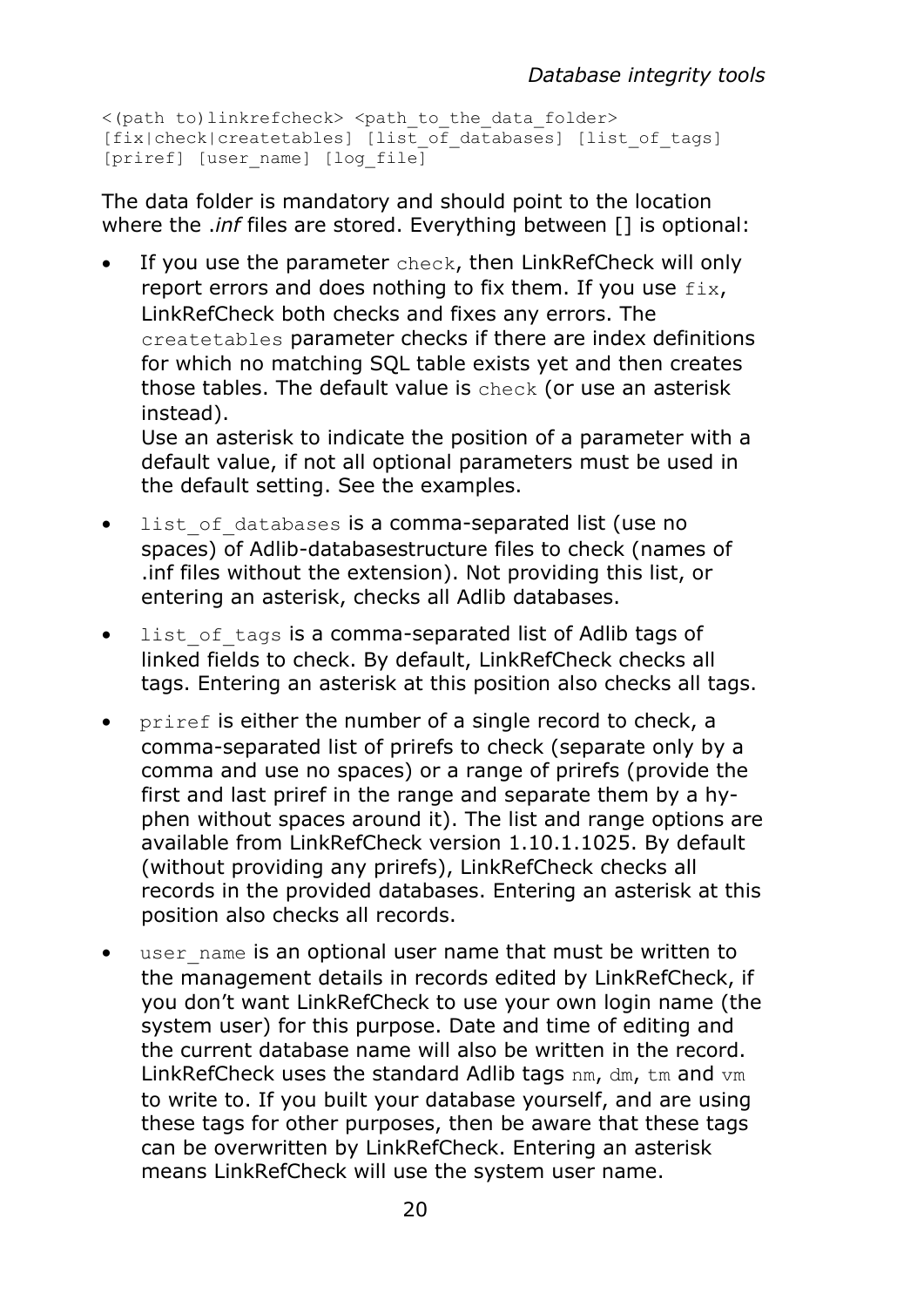• If you want reports of faulty link references to be written to a log file, then provide the name of that text file in log file. The log file will always contain an overview comparable to the following:

*LinkRefCheck started...Check, 5-11-2010 17:10:00 Running in folder ..\CMS.20102969\data Starting linkref check for database address Finished linkref check for database address, 17902 records checked, 0 updated. Link ref check completed, 5-11-2010 18:32:33*

| Message example                                                                                                                                                                                  | <b>Meaning</b>                                                                                                                                                                                                                                                                                                                          |
|--------------------------------------------------------------------------------------------------------------------------------------------------------------------------------------------------|-----------------------------------------------------------------------------------------------------------------------------------------------------------------------------------------------------------------------------------------------------------------------------------------------------------------------------------------|
| Added missing reverse<br>linkref 10128, link ref tag =<br>ly in database address, rec-<br>ord 4426                                                                                               | A missing reverse link was<br>added.                                                                                                                                                                                                                                                                                                    |
| Deleted link to non-existent<br>record from record 127,<br>field=BC, linkref=125,<br>LinkRefTag=ly, Linked data-<br>base=address                                                                 | A link (the link reference tag)<br>to a non-existing record was<br>removed by LinkRefCheck. A<br>possible cause for the error<br>might have been that in the<br>past, feedback links hadn't<br>been set, and records in the<br>linked database had been<br>removed when references to<br>them in other databases<br>were still present. |
| Deleted merge data for rec-<br>ord: 10985, Tag=BD,<br>Occ=1, 'Data=London His-<br>torical Museum, LinkRef =<br>4296, LinkRefTag=lz, Linked<br>database=address                                   | A local (filled or empty)<br>linked field was removed be-<br>cause the linked field itself<br>should not appear in the rec-<br>ord, only the link reference<br>tag should.                                                                                                                                                              |
| Mismatch in record: 10277<br>between link reference and<br>linked field; data is re-<br>moved; reference is pre-<br>served, Occ=3, linkref=ly,<br>value=16282, linked<br>field=BC, 'data=Brandt, | The contents of the linked<br>field (which shouldn't have<br>been stored) does not match<br>the contents of the field in<br>the linked record referenced<br>in the link reference field.<br>The link has been repaired by                                                                                                               |

The following messages may appear in the log file: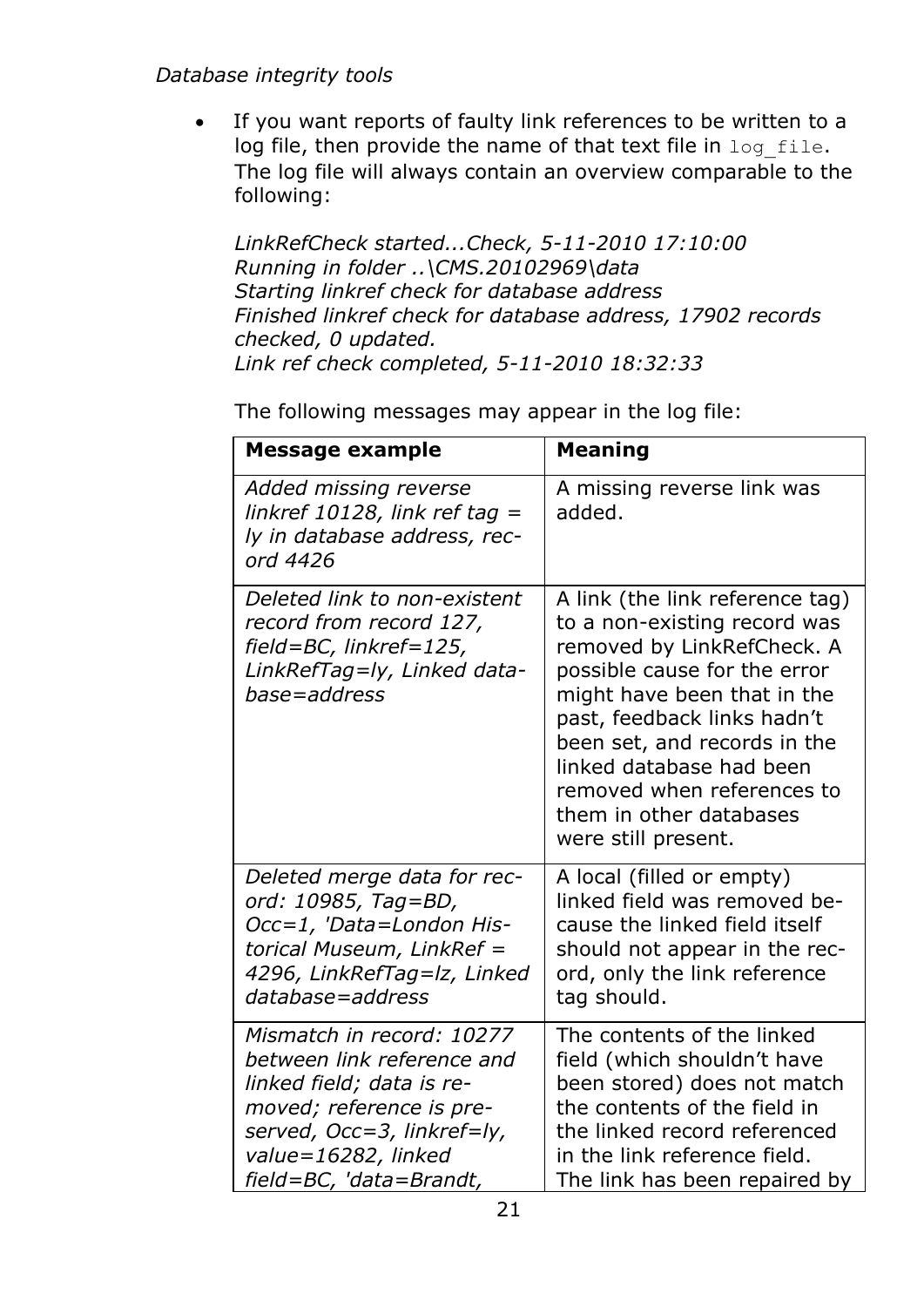| W.A.'                                                                                                                            | deleting the linked field and<br>keeping the link reference<br>tag and its contents.                                                                                        |
|----------------------------------------------------------------------------------------------------------------------------------|-----------------------------------------------------------------------------------------------------------------------------------------------------------------------------|
| New domain forced in 'the-<br>sau', priref = 3037, domain<br>$=$ 'SU144'                                                         | A domain was added to a<br>linked Thesaurus record.                                                                                                                         |
| Record forced in 'thesau',<br>priref = 104296, key =<br>'Landscape'                                                              | A linked record has been<br>forced into the Thesaurus.                                                                                                                      |
| Removed circular link<br>10080, link ref tag = ly from<br>database address, record<br>10080                                      | A link to the record itself (a<br>circular link) was removed.                                                                                                               |
| Resolved link for record:<br>10599, Tag=CH, Occ=1,<br>"Data='van'", LinkRefTag=li,<br>linkRef=21174, Linked da-<br>tabase=thesau | A non-processed link was<br>processed by means of the<br>value in the linked field, so<br>the link reference tag was<br>filled after which the linked<br>field was removed. |

#### Examples:

- linkrefcheck "..\Adlib software\data" check "collect,document" \* \* "AIS" "logfiles\check2.log"
- linkrefcheck "..\Adlib software\data" fix \* \* \* \* "logfiles\fix3.log"
- linkrefcheck "..\Adlib software\data" fix collect \* 2,4,100 \* "logfiles\fix3.log"
- linkrefcheck "..\Adlib software\data" fix collect \* 1- 120 \* "logfiles\fix3.log"
- linkrefcheck "..\Adlib software\data" check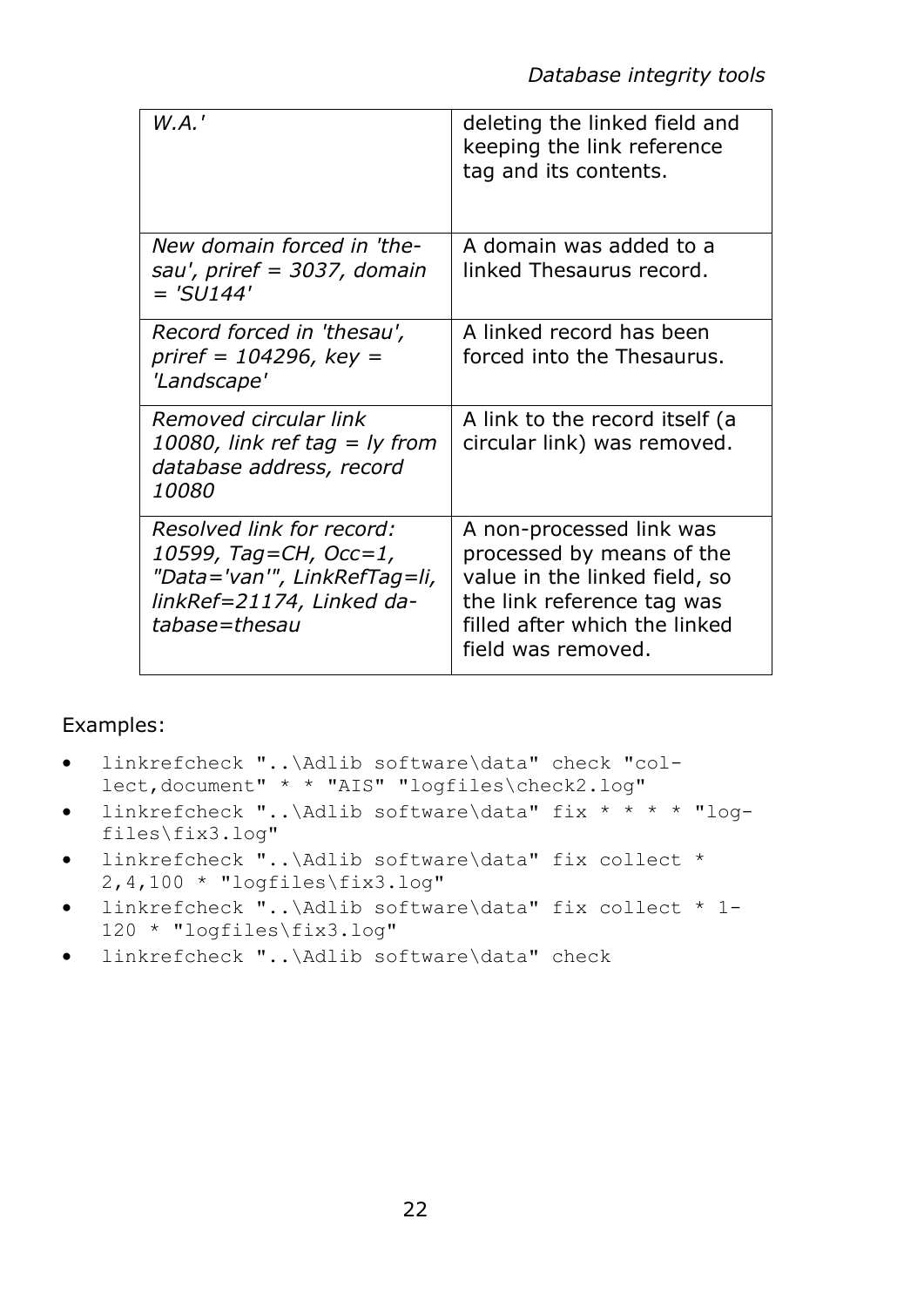### **4.3 Typical problems with link references**

- If many records have faulty link references (pointing to nonexisting records), while feedback links are missing in the linked database, it is likely that someone removed authority records in the linked database without first cleaning up all the records referencing those authority records.
- If many records contain stored values in the linked fields, while they do have an associated link reference tag (filled in or not), it is likely that someone changed the definition of a normal field into a linked field while data was present in the normal field.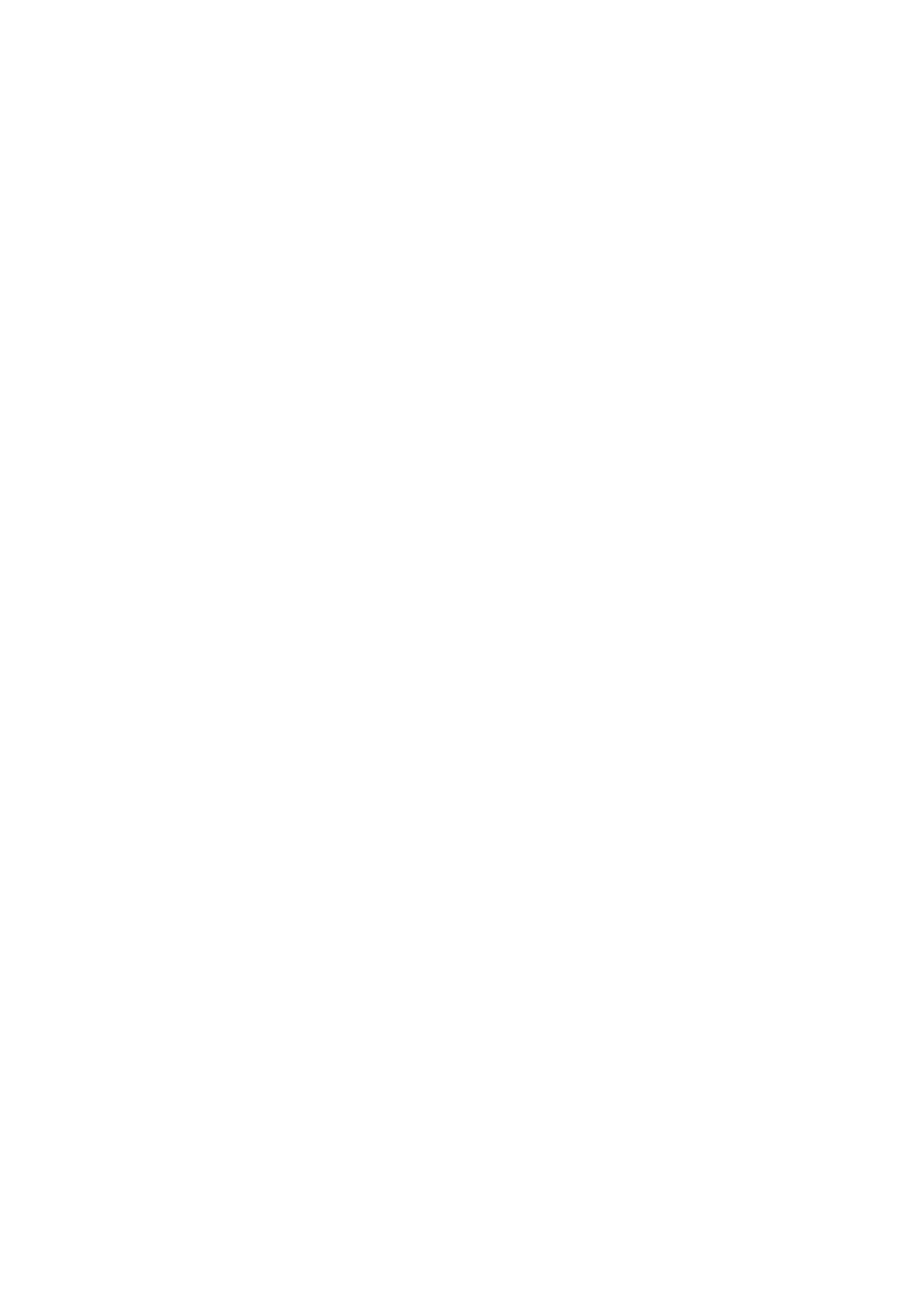# **5 ConvertInternalLinks**

The purpose of the Adlib *ConvertInternalLinks.exe* tool is to convert both the structure and contents of fields internally linked on value (as was the case in Adlib model applications older than version 4.2) in one or more tables in your Adlib SQL database to fields internally linked on reference. The tool takes care of everything, provided you've created a correct *preferences.xml* configuration file to instruct the tool about the relevant fields and databases.

| <b>Bo</b> Application browser                                                                                                                                                                                                                                                                                                                                                                                                                                                                                                                                                                                                                                                                                                                                                                                                                               | $\Box$ $\times$                                                                                                                                                                                                                                                                                                                                                                                                                                                                                                                                                                                                                                                                                            |
|-------------------------------------------------------------------------------------------------------------------------------------------------------------------------------------------------------------------------------------------------------------------------------------------------------------------------------------------------------------------------------------------------------------------------------------------------------------------------------------------------------------------------------------------------------------------------------------------------------------------------------------------------------------------------------------------------------------------------------------------------------------------------------------------------------------------------------------------------------------|------------------------------------------------------------------------------------------------------------------------------------------------------------------------------------------------------------------------------------------------------------------------------------------------------------------------------------------------------------------------------------------------------------------------------------------------------------------------------------------------------------------------------------------------------------------------------------------------------------------------------------------------------------------------------------------------------------|
| File<br>Edit<br>View<br>Application language                                                                                                                                                                                                                                                                                                                                                                                                                                                                                                                                                                                                                                                                                                                                                                                                                | Help                                                                                                                                                                                                                                                                                                                                                                                                                                                                                                                                                                                                                                                                                                       |
|                                                                                                                                                                                                                                                                                                                                                                                                                                                                                                                                                                                                                                                                                                                                                                                                                                                             | 6000 3                                                                                                                                                                                                                                                                                                                                                                                                                                                                                                                                                                                                                                                                                                     |
| 白 <b>品</b> thesau<br>$\overline{\phantom{a}}$<br>$\mathbf{H}$ Indexes (10)<br><b>E</b> Prelds (28)<br>$\equiv$ term (te)<br>term.type (do)<br>$\blacksquare$ use (us)<br>used for (uf)<br>m related term (rt)<br>equivalent term (et)<br>broader_term (bt)<br>m narrower_term (nt)<br>$\equiv$ see (so)<br>seen from (se)<br>source (br)<br>scope note (sn)<br>content.date (id)<br>history note (hn)<br>input.date (di)<br>$\equiv$ input time (bx)<br>input.name (ni)<br>input.source (vi)<br>imput.notes (mi)<br>edit.date (dm)<br>edit.time (tm)<br>edit.name (nm)<br>edit.source (vm)<br>edit.notes (mm)<br>tem.number (tn)<br>m notes (op)<br>term.code (tc)<br>text for OPAC (ot)<br>□ 2 Internal links (5)<br>broader_term <-> term<br>term <-> related term<br>tem <->equivalent_tem><br>use <-> term <-> used<br>see <->tem <->seen<br>E transpor | Field properties   Linked field properties   Relation fields   Link screens   Linked field mapping<br>$\leftarrow$<br>Linked database<br>Folder<br><b>Database</b><br>$\equiv$<br>Data set<br>$\sim$<br>Lookup field<br>term<br>$\sim$<br>Forward reference field<br>ш<br>Backward reference<br>ш.<br>Domain<br>(C) No domain<br>◯ Fixed<br>◯ Variable<br>General<br>Strict validation<br>$\Box$<br>$\overline{\mathsf{v}}$<br>Link only first occurrence<br>Creation of new linked records<br>Allow the creation of new linked records<br>П<br><b>Destination dataset field</b><br>$\ldots$<br><b>External sources</b><br>Path or URL<br><b>Description</b><br><b>Link Screen</b><br><b>Add</b><br>Remove |
| data.demo de                                                                                                                                                                                                                                                                                                                                                                                                                                                                                                                                                                                                                                                                                                                                                                                                                                                | Advanced                                                                                                                                                                                                                                                                                                                                                                                                                                                                                                                                                                                                                                                                                                   |
| and a control                                                                                                                                                                                                                                                                                                                                                                                                                                                                                                                                                                                                                                                                                                                                                                                                                                               |                                                                                                                                                                                                                                                                                                                                                                                                                                                                                                                                                                                                                                                                                                            |
| $\mathbf{r}$                                                                                                                                                                                                                                                                                                                                                                                                                                                                                                                                                                                                                                                                                                                                                                                                                                                |                                                                                                                                                                                                                                                                                                                                                                                                                                                                                                                                                                                                                                                                                                            |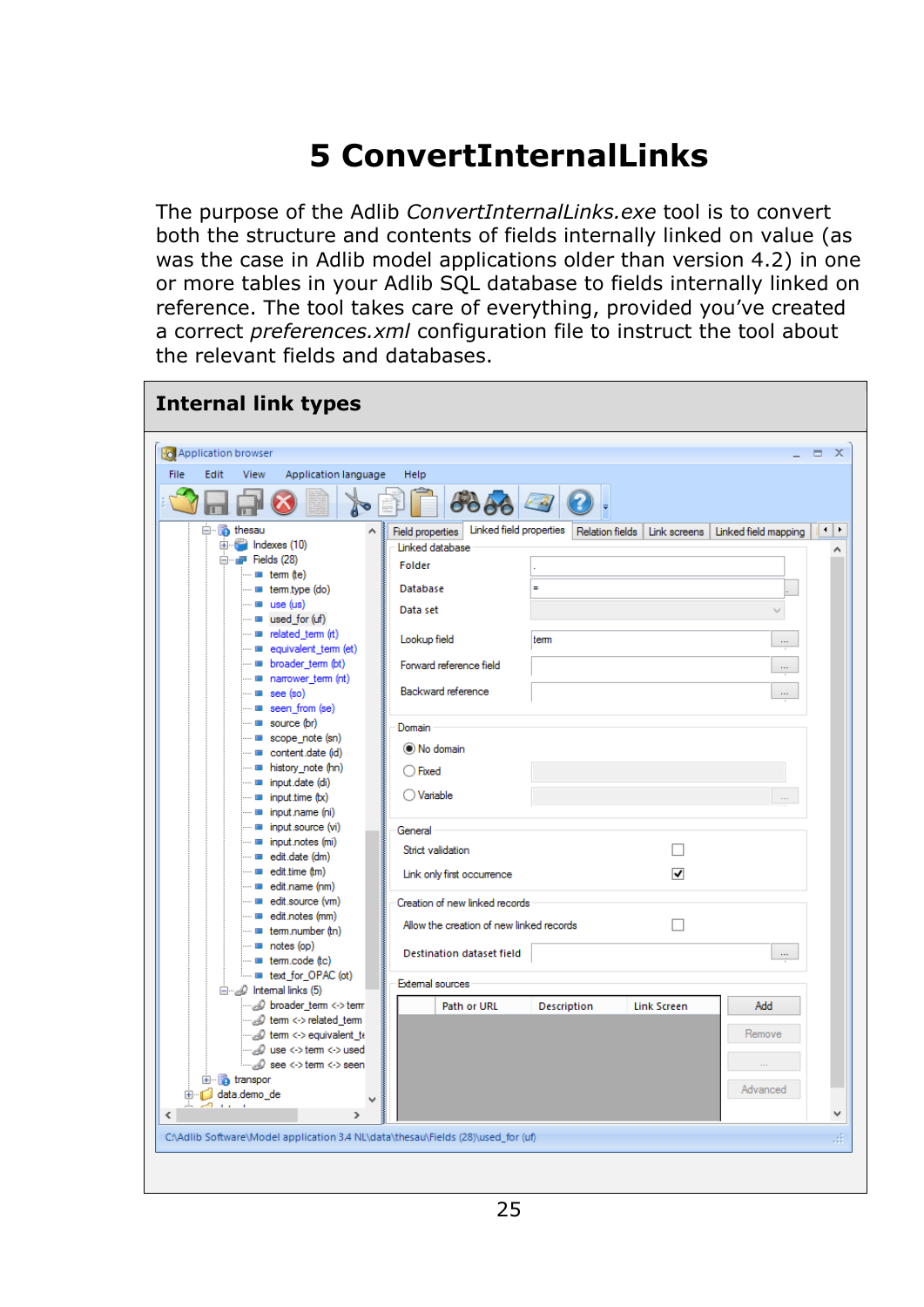Internally linked fields are fields that link to other fields in the same Adlib database. Typically, such fields appear in the *thesau* (*Thesaurus*) and *people* (*Persons and institutions*) databases, but other databases can have them as well.

Internally linked fields can be linked on value (the term registered in the linked record) or reference (the record number of the linked record). Adlib model applications older than version 4.2 typically have internally linked fields linked on value, as can be seen in the image above, where the *Forward reference field* property is empty for the *used\_for* field (and all other internally linked fields): if this property does not contain a field name or tag to store the record number of the internally linked record in, the link will be on value.

Internally linked fields on reference have several advantages, amongst which: they allow for non-unique term indexes (so you can register identical terms with different meanings in separate records) and the displayed values in the internally linked fields on reference always reflect the current state of the linked record. So in model applications 4.2 and higher this type of internal link has become the default.

Adlib for Windows (*adlwin.exe*) can handle both types of internal links, but Axiell Collections and *wwwopac.ashx* (from version 3.7.14032), require the internal links in your database to have been linked on reference: if not, most API seaches on linked fields won't work any more and yield errors. This means that only if you wish to use Axiell Collections or the Adlib API to access pre-4.2 databases, then your database will have to be converted using the ConvertInternalLinks tool.

Follow the steps below to execute the conversion:

1. Edit the *preferences.xml* file that comes with the tool. You can specify multiple Adlib databases (SQL tables) and per Adlib database multiple internally linked fields. You should always convert *all* internal links in a database, not just some of them. The link reference tags you enter in this file must be tags that do not appear in the relevant data dictionary already: they will be added to the .*inf* file by the conversion procedure. An example of a *preferences.xml* file is the following: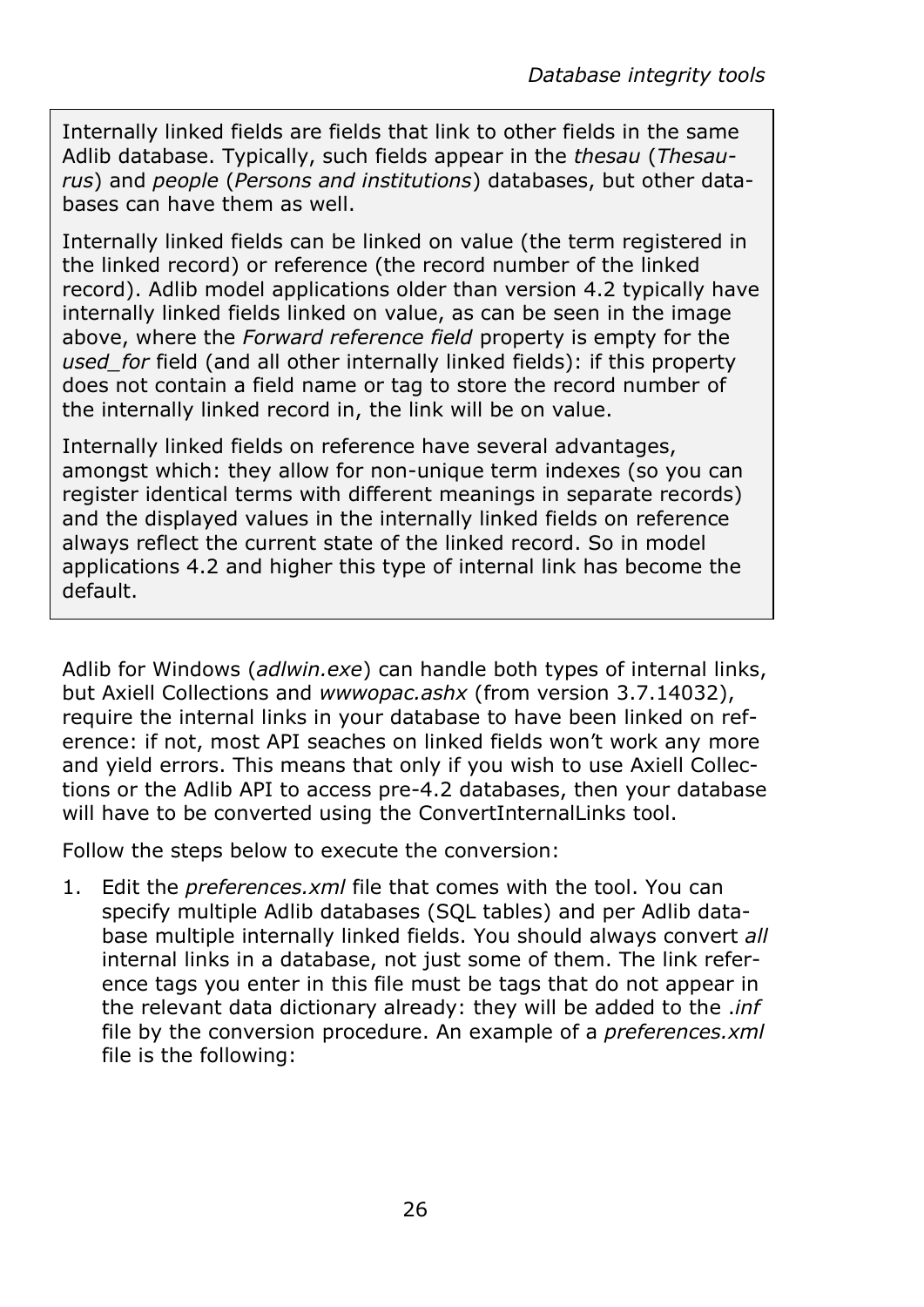```
<?xml version="1.0" encoding="utf-8"?>
<Preferences xmlns:xsd="http://www.w3.org/2001/XMLSchema"
xmlns:xsi="http://www.w3.org/2001/XMLSchema-instance">
   <DatabasePath>C:\Adlib\data</DatabasePath>
  <DatabaseCollection>
     <Database>
       <Name>thesau</Name>
       <LinksCollection>
         \langleLink\rangle <BaseTag>te</BaseTag>
            <Tag>us</Tag>
            <LinkrefTag>l1</LinkrefTag>
         \langle/Link>
         \langleLink>
            <BaseTag>te</BaseTag>
            <Tag>uf</Tag>
            <LinkrefTag>l2</LinkrefTag>
          </Link>
         <Link> <BaseTag>te</BaseTag>
            <Tag>bt</Tag>
            <LinkrefTag>l3</LinkrefTag>
          </Link>
         <Link> <BaseTag>te</BaseTag>
            <Tag>nt</Tag>
            <LinkrefTag>l4</LinkrefTag>
         \langleTink>
         <Link> <BaseTag>te</BaseTag>
            <Tag>rt</Tag>
            <LinkrefTag>l5</LinkrefTag>
         \langle/Link>
         <Link> <BaseTag>te</BaseTag>
            <Tag>et</Tag>
            <LinkrefTag>l6</LinkrefTag>
         \langleLink>
         \langleLink>
            <BaseTag>te</BaseTag>
            <Tag>so</Tag>
            <LinkrefTag>l7</LinkrefTag>
         \langleLink>
         <Link> <BaseTag>te</BaseTag>
            <Tag>se</Tag>
            <LinkrefTag>l8</LinkrefTag>
         \langle/Link>
       </LinksCollection>
     </Database>
   </DatabaseCollection>
</Preferences>
```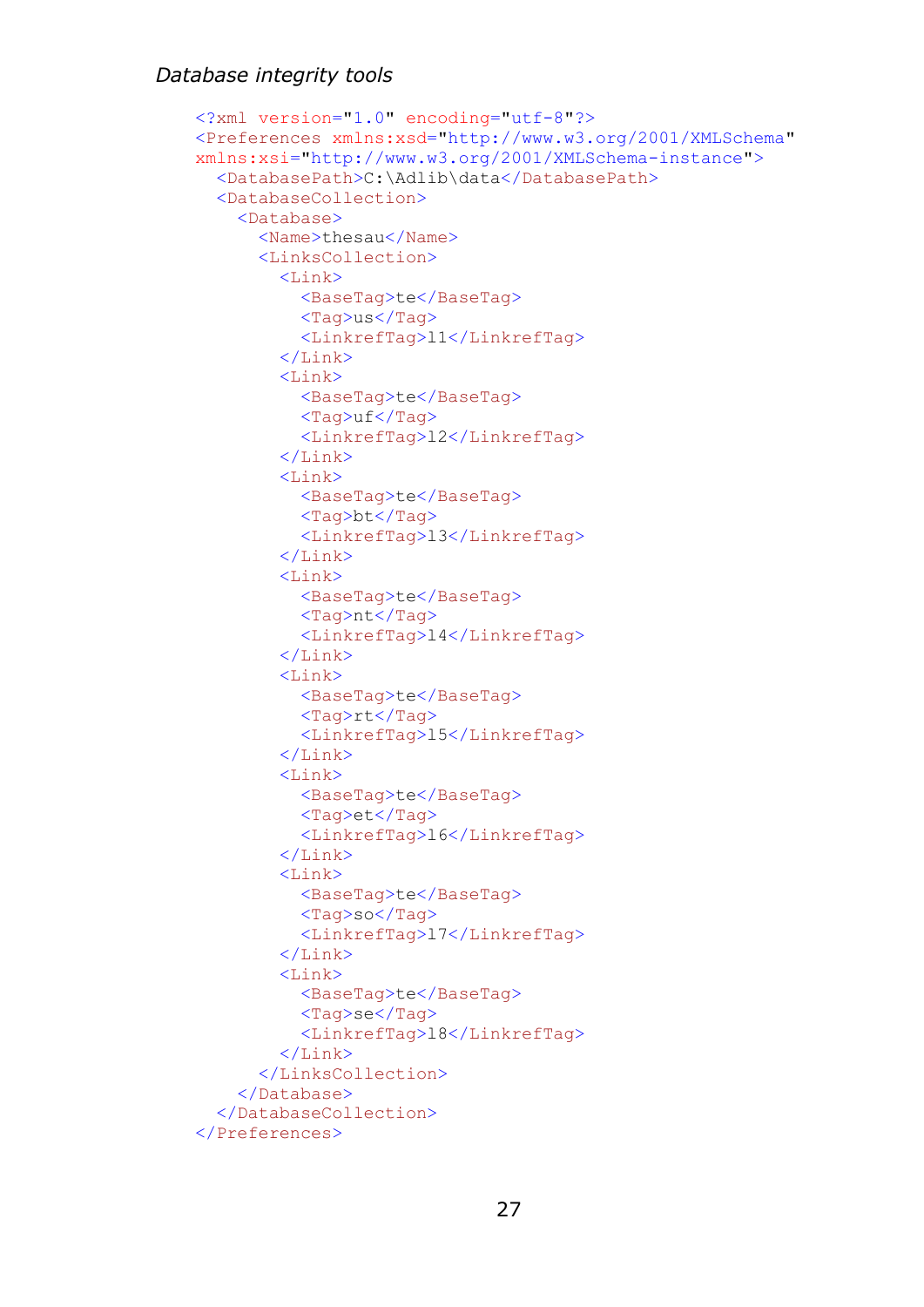| <b>XML element</b> | <b>Meaning</b>                               |
|--------------------|----------------------------------------------|
| DatabasePath       | the path to your Adlib \ <i>data</i> folder. |
| Database           | must contain the mapping for a single table. |
| Name               | the name of the relevant <i>inf</i> file.    |
| Link               | must contain a single field mapping          |
| BaseTag            | the tag of the lookup field for the link     |
| Tag                | the tag of the linked field                  |
| LinkrefTaq         | a new tag for the link reference field       |

- 2. Create a backup of your SQL database and Adlib *\data* subfolder. This conversion may have far-reaching consequences if anything goes wrong. Therefore you should create a backup of your database and .*inf* files before you start the procedure, just to be safe. That way, you can always repair any errors. See the [Installation](http://www.adlibsoft.com/support/manuals/installation-guides/installation-of-adlib-museum-library-and-archive)  [guide for Museum, Library and Archive](http://www.adlibsoft.com/support/manuals/installation-guides/installation-of-adlib-museum-library-and-archive) for more information about creating backups.
- 3. Make sure that no-one is working with Adlib and run *ConvertInternalLinks.exe* from a location that has (write) access to the Adlib *\data* subfolder. The *preferences.xml* file should be present in the folder from which you run *ConvertInternalLinks.exe*. To write a log file with the result of the procedure, add  $>$  log.txt to the command line, e.g.:

C:\Temp\ConvertInternalLinks.exe > log.txt

The created log file will resemble the following: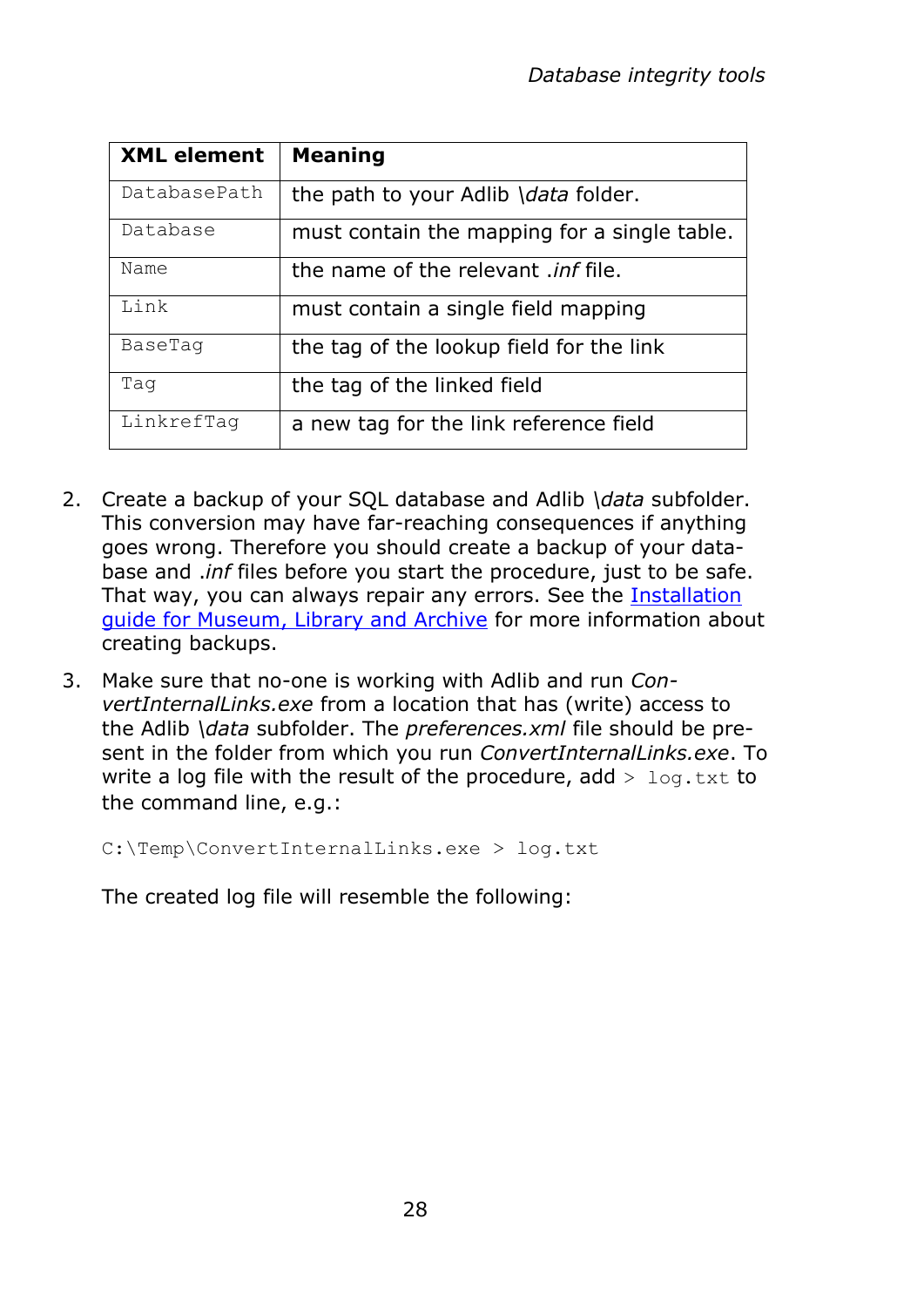Starting database 'thesau' Creating clone of database 'thesau' Copving records from 'thesau' to 'thesau clone' 100 records processed in 00:00:03, speed: 1755 recs/minute 200 records processed in 00:00:03, speed: 193529 recs/minute 300 records processed in 00:00:03, speed: 214264 recs/minute 400 records processed in 00:00:03, speed: 499950 recs/minute 500 records processed in 00:00:03, speed: 666600 recs/minute 600 records processed in 00:00:03, speed: 239976 recs/minute 700 records processed in 00:00:03, speed: 333300 recs/minute 800 records processed in 00:00:03, speed: 499950 recs/minute 900 records processed in 00:00:03, speed: 428529 recs/minute  $\ddotsc$  $\cdots$  $\overline{\phantom{a}}$ 232600 records processed in 00:00:26, speed: 428529 recs/minute 232700 records processed in 00:00:26, speed: 749925 recs/minute 232800 records processed in 00:00:26, speed: 599940 recs/minute Modifying data dictionary Modifying linked field 'use' to linkref linked with tag 'l1 Modifving linked field 'used for' to linkref linked with tag 'l2 Modifying linked field 'broader term' to linkref linked with tag '13 Modifying linked field 'narrower term' to linkref linked with tag 'l4 Modifying linked field 'related\_term' to linkref linked with tag '15 Modifying linked field 'equivalent term' to linkref linked with tag '16 Modifving linked field 'see' to linkref linked with tag 'l7 Modifying linked field 'seen from' to linkref linked with tag 'l8 Copying records back from 'thesau clone' to 'thesau' Removing temporary clone of database 'thesau' Database 'thesau' completed

In the background, the procedure performs the following tasks:

1. a clone (SQL) table will be created for the processed database; 2. all records that contain internal links will be copied to the clone table and will be adjusted with link references after which the locally stored terms will be removed;

3. the data dictionary (.*inf* file) of the source database will be adjusted with the new link reference fields (as specified in your configuration file), the linked fields are upgraded with the link reference tags, any merged-in fields will be added, indexes will be created for the link reference fields and local indexes will be removed;

4. the records from the clone table will then be copied back to the original table and the indexes will be updated;

5. the clone table will be removed.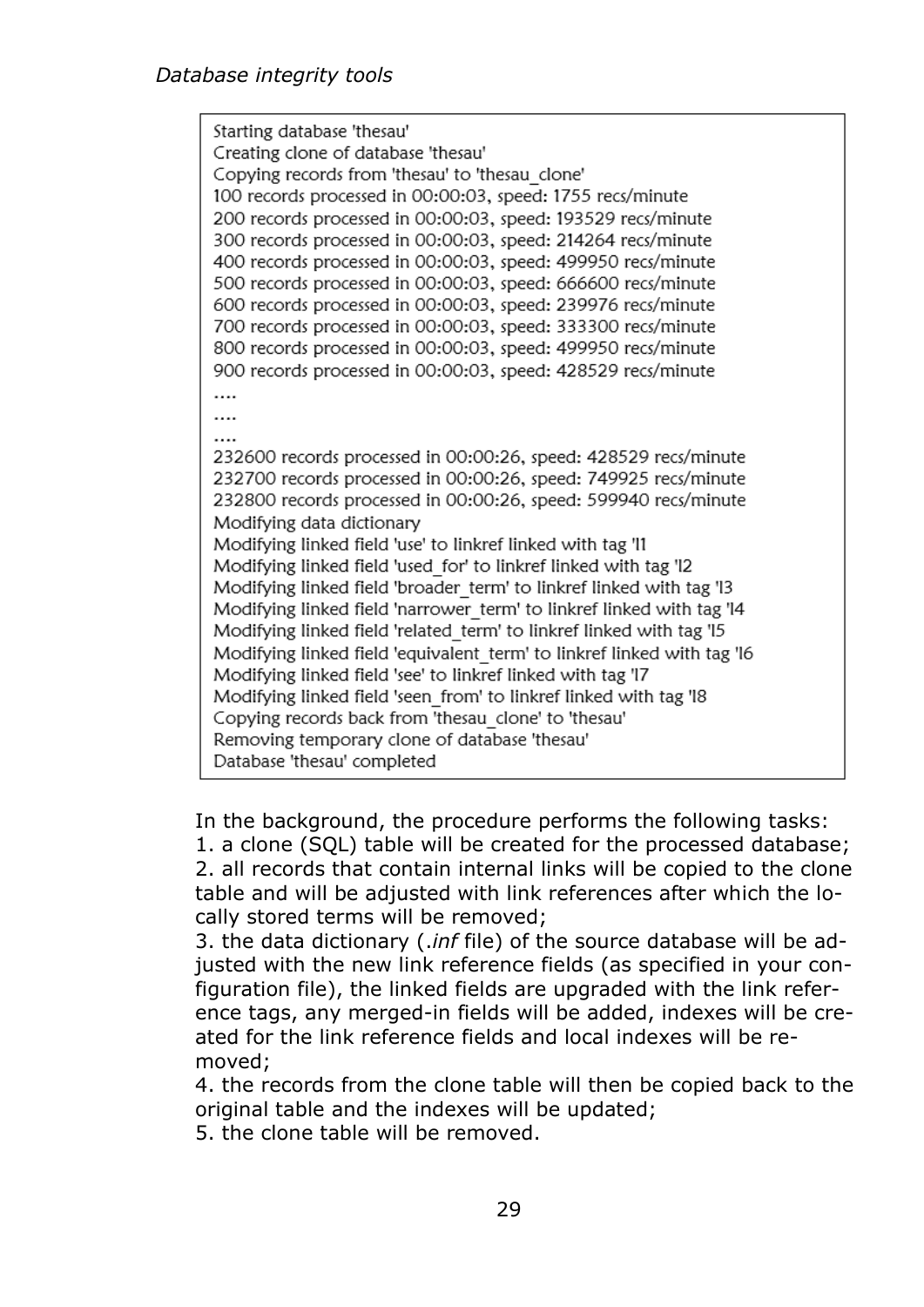4. The new link reference field names will be formatted like <tag>\_linkref, so *l8\_linkref* for example, while the index names will be formatted like <tag> linkr, so *l8\_linkr* for example. If you want, you can adjust adjust these names afterwards. You could change the link reference field names format to

<linked\_field\_name>.lref for example, as is custom in Axiell Collections applications. Changing the field names of these new link reference fields has no impact elsewhere.

For the automatically generated index names it can be wise to check if they are unique (case-insensitive) within the relevant database table: if not, you'll have to change the relevant name. After you change an index name, you'll have to reindex it to create a new SQL table for it. For completeness' sake (although not a requirement) you may then remove the SQL table for the index that was created by this tool automatically, because it no longer serves a purpose. Removing an index table can be done with SQL Server Management Studio.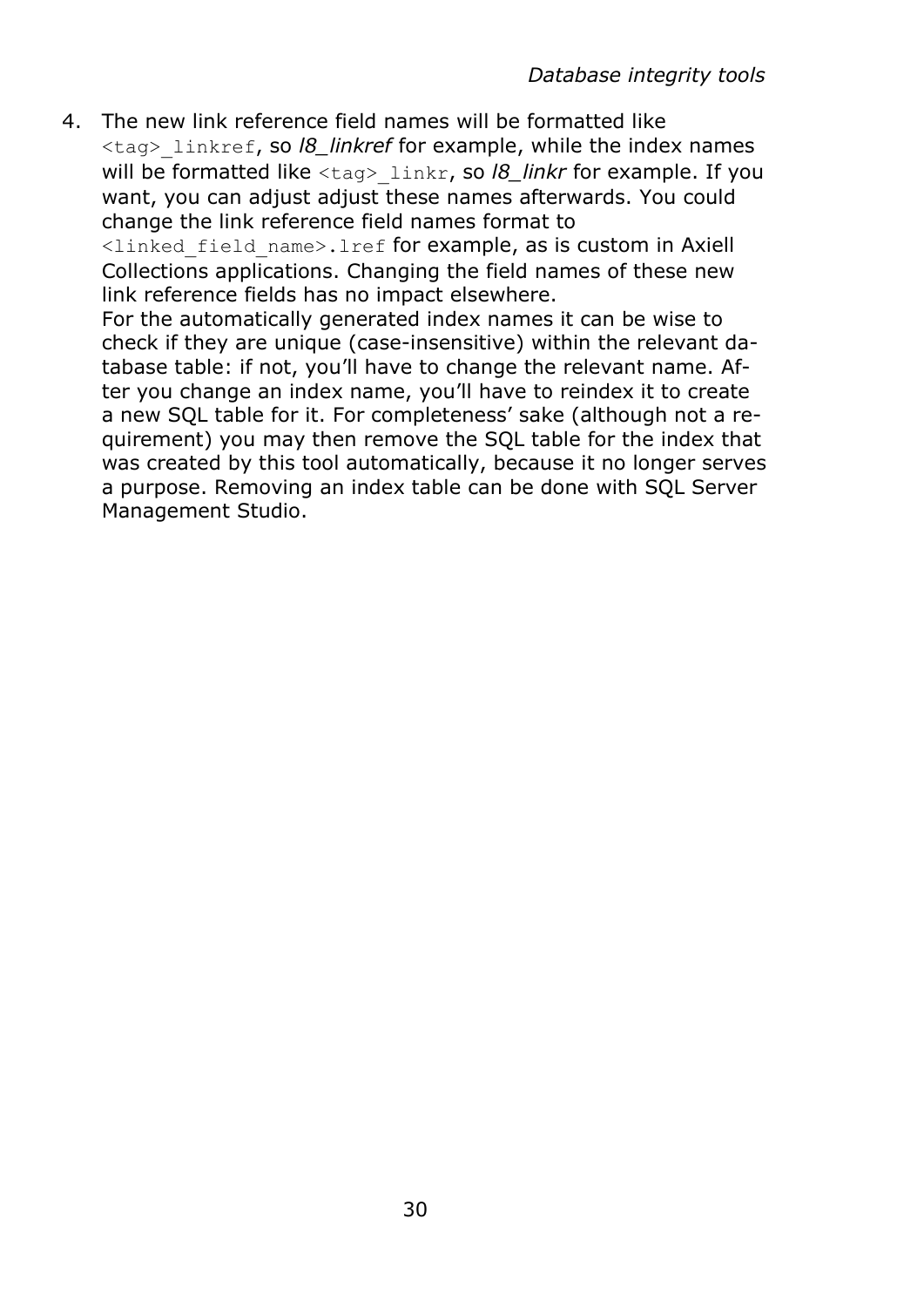# **6 InternalLinkCheck**

Of internal links, *InternalLinkCheck.exe* checks if the forward and backward references match up and reports any errors. If you use the optional fix parameter, those errors are repaired as well.

The tool runs both on internal links where the links are defined on term, as well as on internal links where the links are defined on link reference.

The syntax of InternalLinkCheck.exe is:

InternalLinkCheck <data folder> <database> <tag|\*> [fix]

in which fix is optional: without it, InternalLinkCheck only performs a check. The tag must be one of the tags in an internal link definition or an asterisk:

- If the tag is the central tag in an internal link definition with three tags, then all internal links with that central tag will be checked/fixed.
- If the tag is one of the (non-central) relation tags (like nt, bt, rt etc.) then only that specific internal link will be checked/fixed.
- If tag  $=$  \*, then all internal links in the provided database will be checked/fixed.

Example:

```
InternalLinkCheck ..\data thesau te fix
```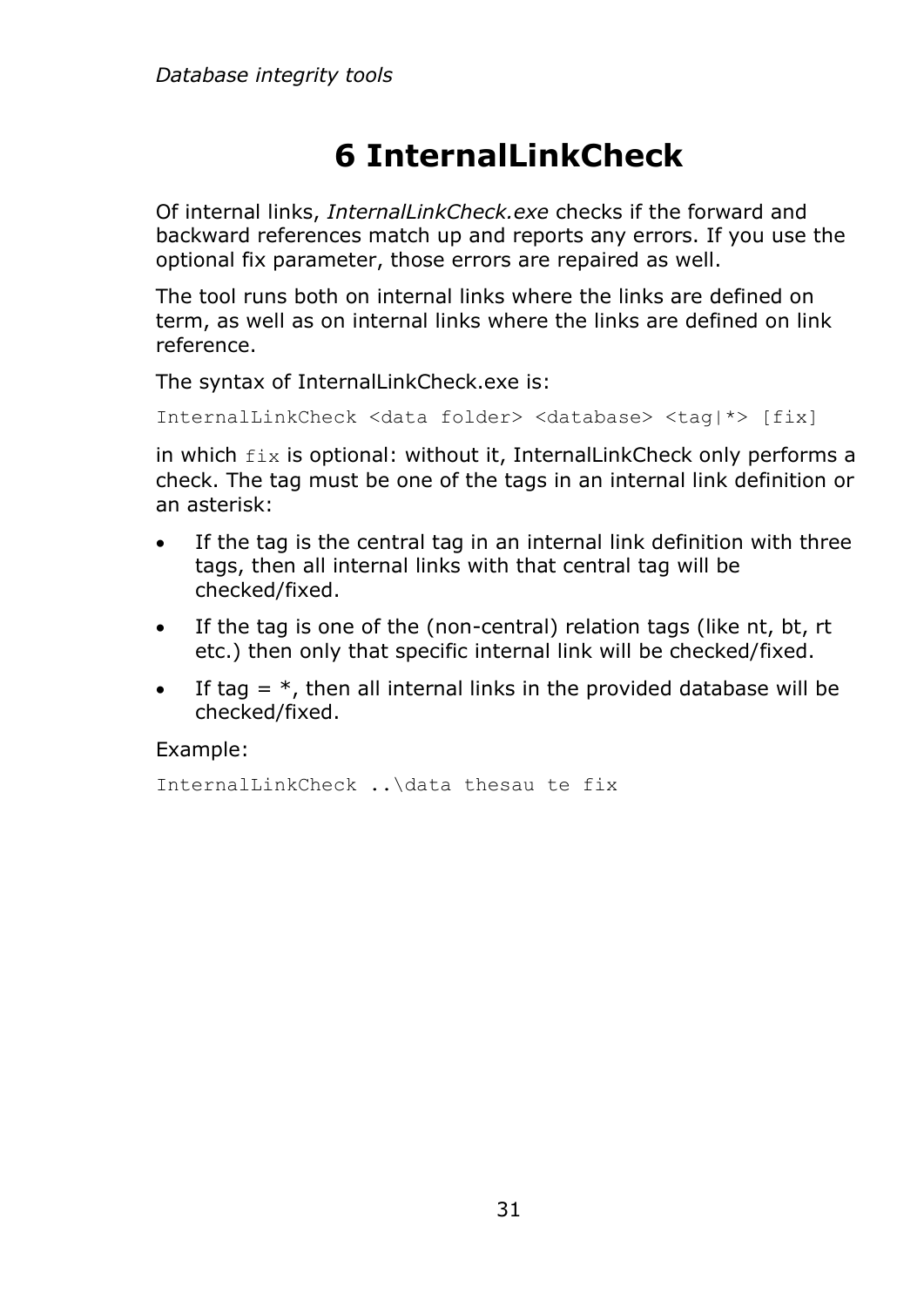# **7 RemoveLanguageFromData**

*RemoveLanguageFromData.exe* can be used is two different ways: to convert a multilingual field into a unilingual one or to remove specific multilingual data.

Be advised to create a backup before applying this tool.

### **7.1 To convert a multilingual field into a unilingual one**

This way to use the tool will remove all language attributes (of possibly multiple languages) and only keeps the data of the primary language.

If in the command-line command " $n1-NL$ " is set as the primary language, while there are nl-NL and en-GB values, then all en-GB values are deleted entirely, while the nl-NL values are kept without language attribute.

Change all relevant fields to NON-multilingual before you run the tool. (The multilingual settings in the pbk can stay as they are, if desired.)

The syntax of calling the tool (which can be displayed by starting the tool without any parameters) is as follows:

```
RemoveLanguageFromData <data folder> [fix (default)|check] 
[*|databases (comma separated list)] [primary language (de-
fault="en-GB")]
```
### **7.2 Remove certain multilingual data**

The alternative way to use this tool (available from 2020-09-07) is to use it to remove data in specified languages (along with their language attributes of course) from the database whilst maintaining the multilingual character of the field.

You can specify to remove data in one of more languages. Specify an empty primary language, using two double quotes. The syntax then becomes (with an optional last parameter):

```
RemoveLanguageFromData <data folder> [fix (default)|check] 
[*|databases (comma separated list)] [primary language (de-
fault="en-GB", so use "")] [specific languages to remove 
(comma separated list of language attribute codes)]
```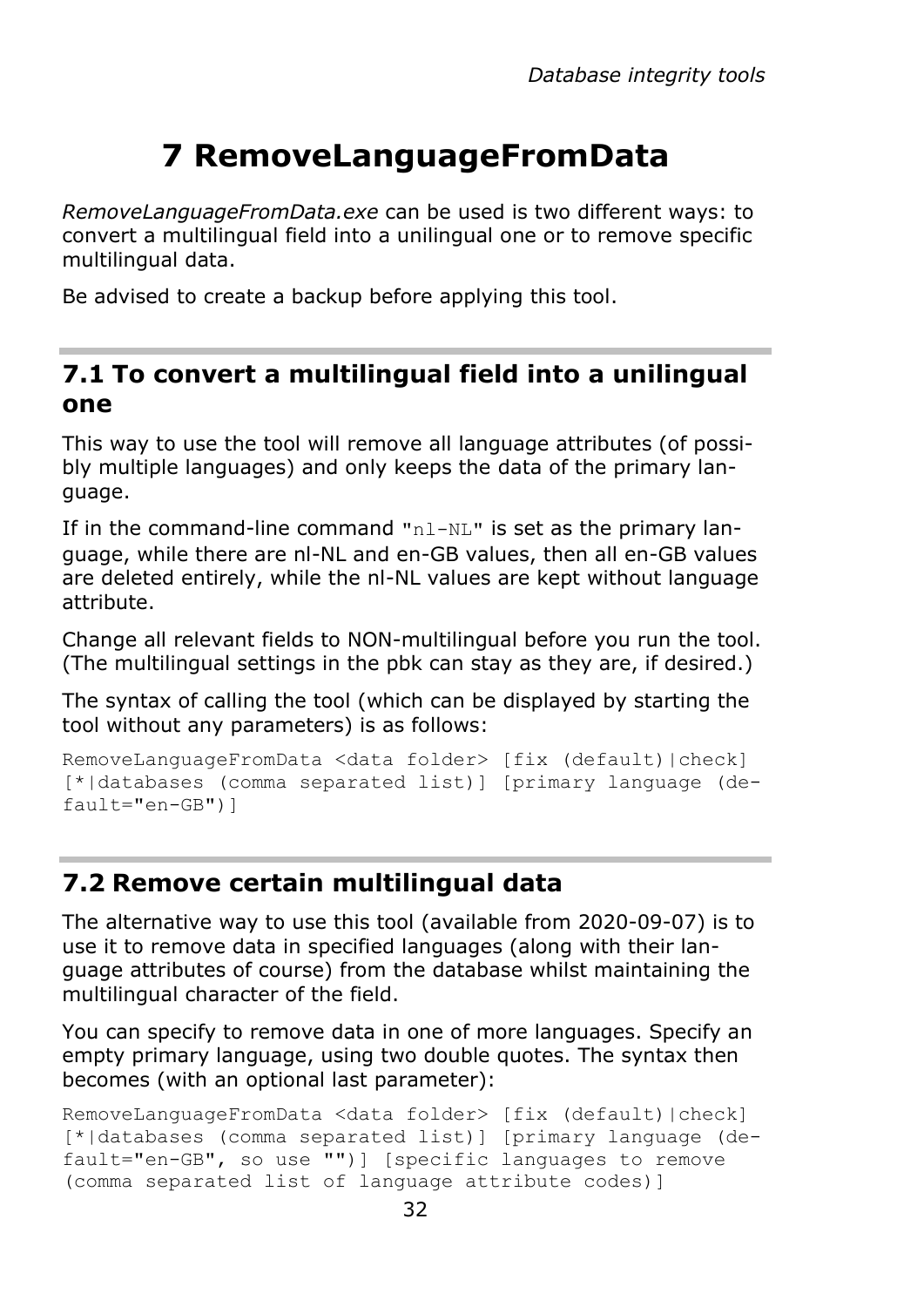Example, to remove data in languages iv-IV and fr-FR:

```
RemoveLanguageFromData C:\Collections\data fix collect "" 
"iv-IV,fr-FR"
```
Monolingual data (data without language attributes) should never occur in multilingual fields, but if it does anyway, you can remove it (even if it has proper multilingual data too), by leaving the last parameter empty as well, like so for example:

```
RemoveLanguageFromData C:\Collections\data fix collect "" 
""
```
### **7.3 The log**

The check or fix log will only be visible in the command line window. Note that when using the check option, nothing is changed although the log implies it has: it states that values were deleted, while actually they weren't. The  $fix$  option reports the same log and has actually deleted values and/or language attributes.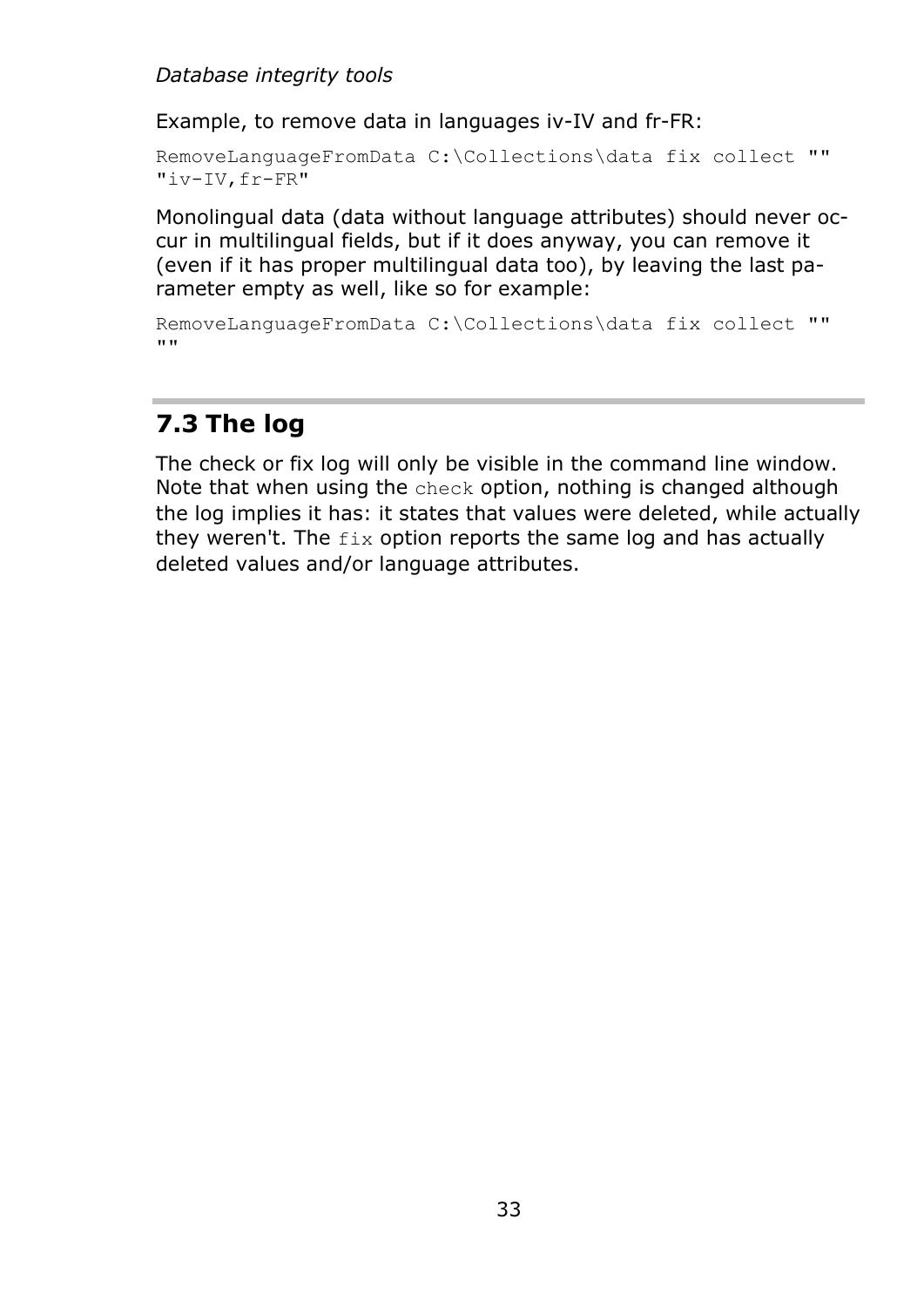# **8 AddDataLanguage**

Multilingual fields should never contains values without language attribute. This may occur though if previously monolingual fields which already contained data, have been made multilingual by marking the relevant checkbox in the field properties in the .inf.

In Collections, if you right-click the field that was made multilingual while it already had data in it (and it won't show in the displayed record in Collections anymore), and select *Properties* in the pop-up menu, you should still see the field value without language attribute. After this tool has run with the fix parameter, the language attribute should be visible in the properties and the value itself should be visible in the record itself when the proper data language is active.

The command-line *AddDataLanguage.exe* is used to either just report on all missing language attributes on monolingual field values in multilingual fields or to fix them as well by adding a language attribute to the values.

Be advised to create a backup before applying this tool.

#### Syntax:

AddDataLanguage <data folder> <language> [check|fix] [database] [field]

- $\bullet$  <data folder> mandatory; path to the data folder of the application
- $\bullet$  <language> mandatory, in the format 'xx-YY' (e.g. en-GB or de-DE)
- $[check|fix]$  optional, choose between check or  $fix: check$ reports the missing language attributes and fix also adds them to the record; when the attribute is left out it works like check
- [database] a comma separated list of databases to be repaired: use  $*$  for all databases; when the attribute is left out it works like \*
- [field] a comma separated list of fields to be repaired; use  $*$ for all multilingual fields; when the attribute is left out it works like \*